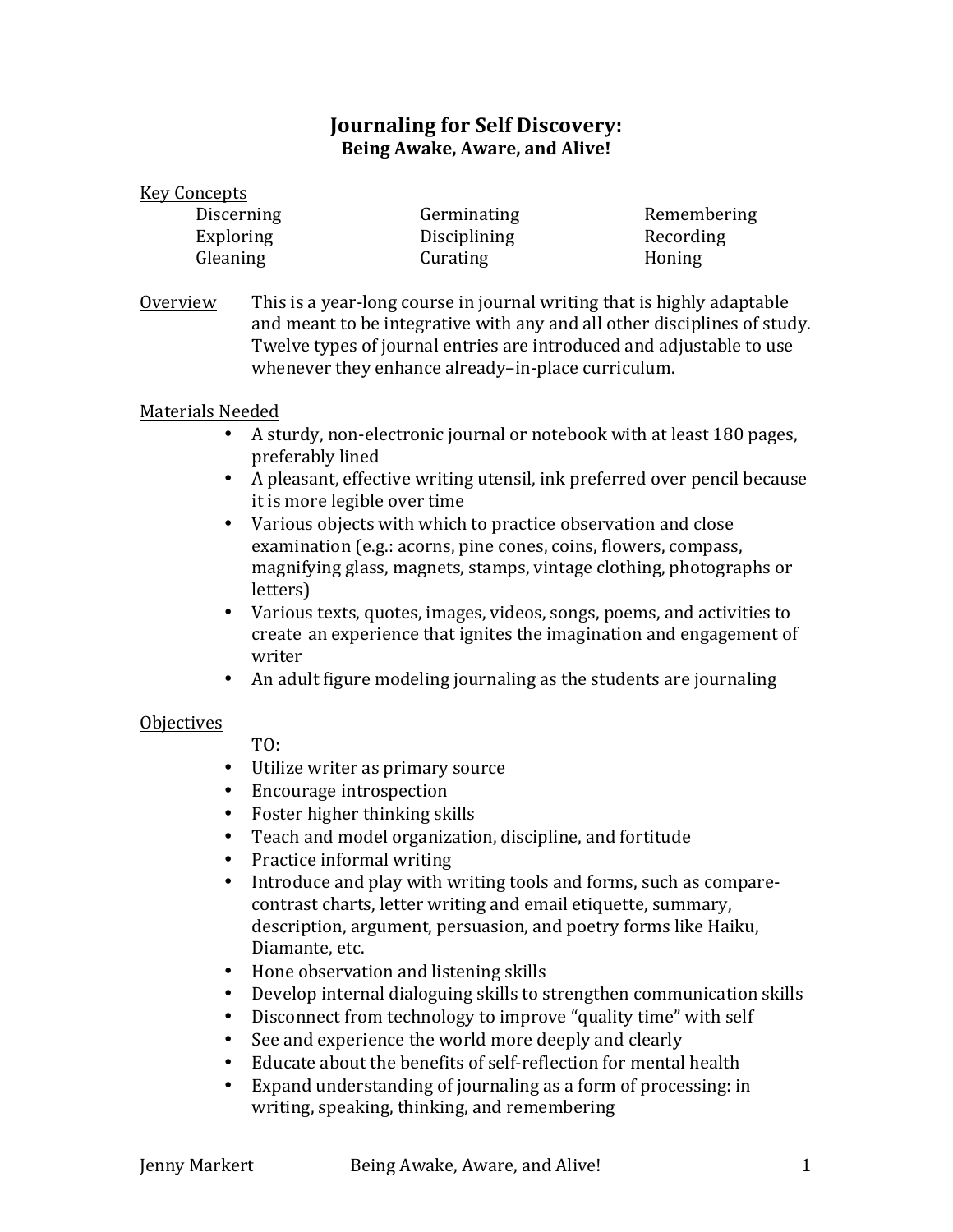- Tap into multiple intelligences to strengthen learning and affirm uniqueness of self
- Use place with journaling as a means of learning about self, community, nature, nation, and history
- Connect writing as a form of prayer and meditation
- Encourage and cultivate self awareness and compassion for others
- Link students with other journal writers, e.g.: Henry Thoreau, Anne Frank
- Inspire life-long learning of reading and writing in genres such as memoir, journal, nature and travel writing, using excerpts from *Orion* and *The Sun* magazines, for example
- Utilize journaling in re-drafting for essays and speeches (optional, see Assessment Strategies for Additional Journaling Exercises if including this objective)
- Practice editing and proofreading with journaling (optional, see Assessment Strategies for Additional Journaling Exercises if including this objective)
- Build vocabulary and encourage a life-long curiosity for and love of words (optional, see Assessment Strategies for Additional Journaling Exercises if including this objective)
- Expand journaling techniques to develop skills in note taking: of lectures, speeches, guest speakers, and for research (optional, see Assessment Strategies for Additional Journaling Exercises if including this objective)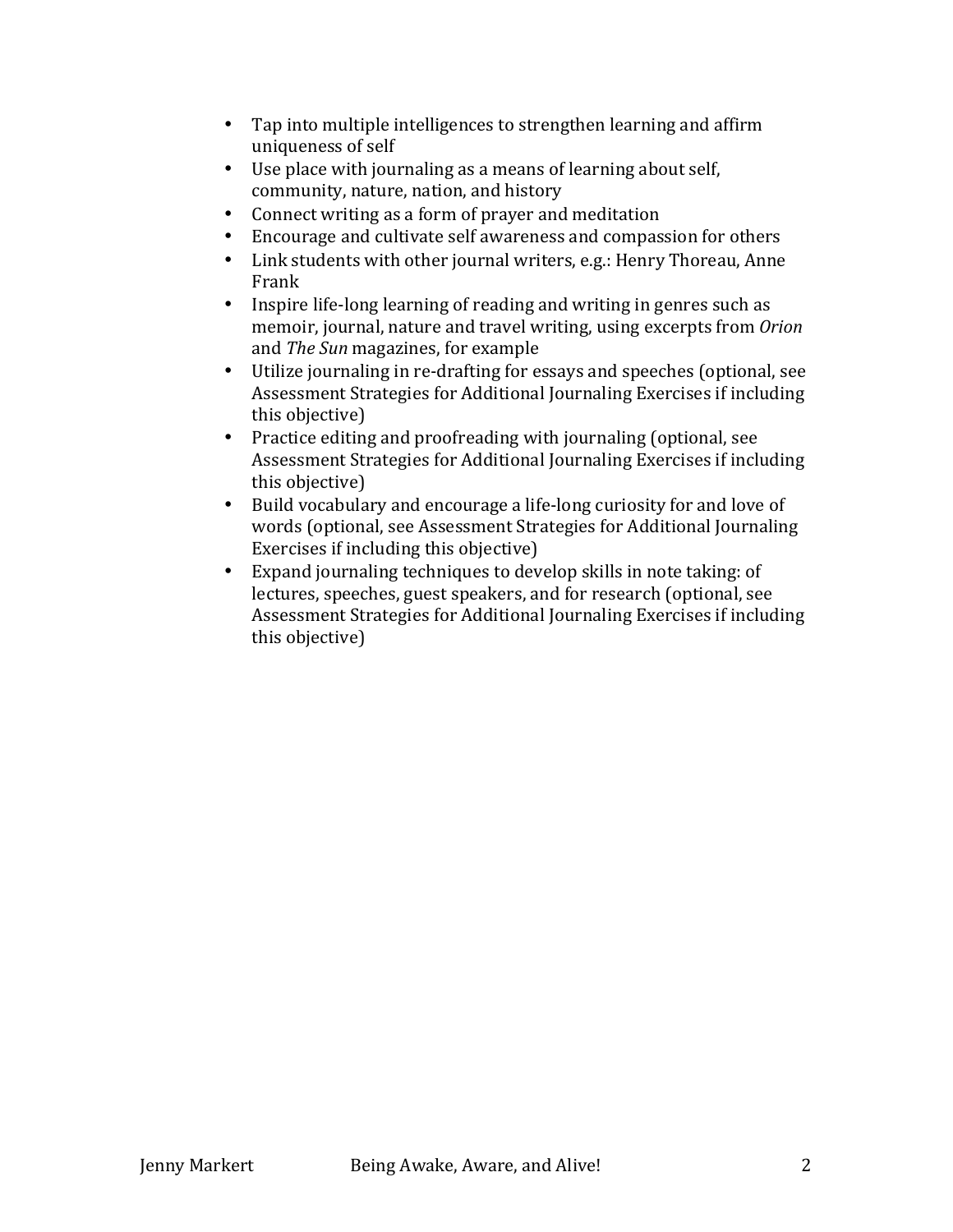## Formats

- Maintain a quiet room environment. Dim lights or use only natural light at times, or regularly, to affect calmness. This can be a very effective way to set classroom tone as students are entering, to get them to sit and focus more efficiently. Consistently having your room set in this way in the beginning of class will allow students to develop a routine that may be a source of solace and calm amid a busy school day.
- Ending class with journaling, and the quiet environment, has some compelling benefits and can be done at times when it enhances a lesson, but the typical routine for journal time is best at the beginning of class and can be a built-in anticipatory set for any lesson.
- Model writing in your journal as students are expected to journal. To effectively convey how important you as teacher believe journaling is, for all the above-listed objectives, you must put in the time and develop the discipline for yourself as well. This will strengthen and deepen your relationship with your students, build trust with them, and build your teaching skills.
- Each student in the classroom should have the same journal notebook. If possible, provide them for each student. It is important not to allow for individualization of the notebooks, so no one student stands out, and no one student's notebook stands out. Each student is given the same size notebook, same number of pages, same line spacing, design, and sturdiness. Composition notebooks are inexpensive if bought in bulk from most office or school supply stores. See if your school will spring for the expense. If not, students can purchase their own if the teacher provides clear details about where to purchase and how much the expense will be. Maybe some students would volunteer to purchase more than one and donate the extras to the classroom set. I usually get five different colors so there is some differentiation, and I let students doodle on the covers.
- Set clear time parameters for students. At times, you may want to project, on the overhead, a timer with a countdown. At other times, tell the students they can journal as long as it remains quiet in the room (if you can afford the time), or until the end of class. You may also tell them that they can journal as long as the music is playing, or until they hear the chimes, or some other method of marking the end of the journaling session. Vary up the amount of time you spend journaling. Yet, clearly tell students how long they have to write before you begin (or write it into the prompt).
- Reserve a minimum of 5 minutes and a max of 20 for a typical journaling experience in the classroom routine. Sometimes 5 minutes is too long and 20 minutes is not enough. Learn to read the students and their moods, and their connections with the material they are learning in class. Some students will be on fire to journal every day; others will have to be coaxed into making contact with the page. Allow for both and any response in between. Create the space but let students fill it in their own way, guiding them with deliberate and prescribed parameters.
- Establish a routine. A journaling routine is essential to meet the objectives and gain the benefits of this writing activity. However, this is part of the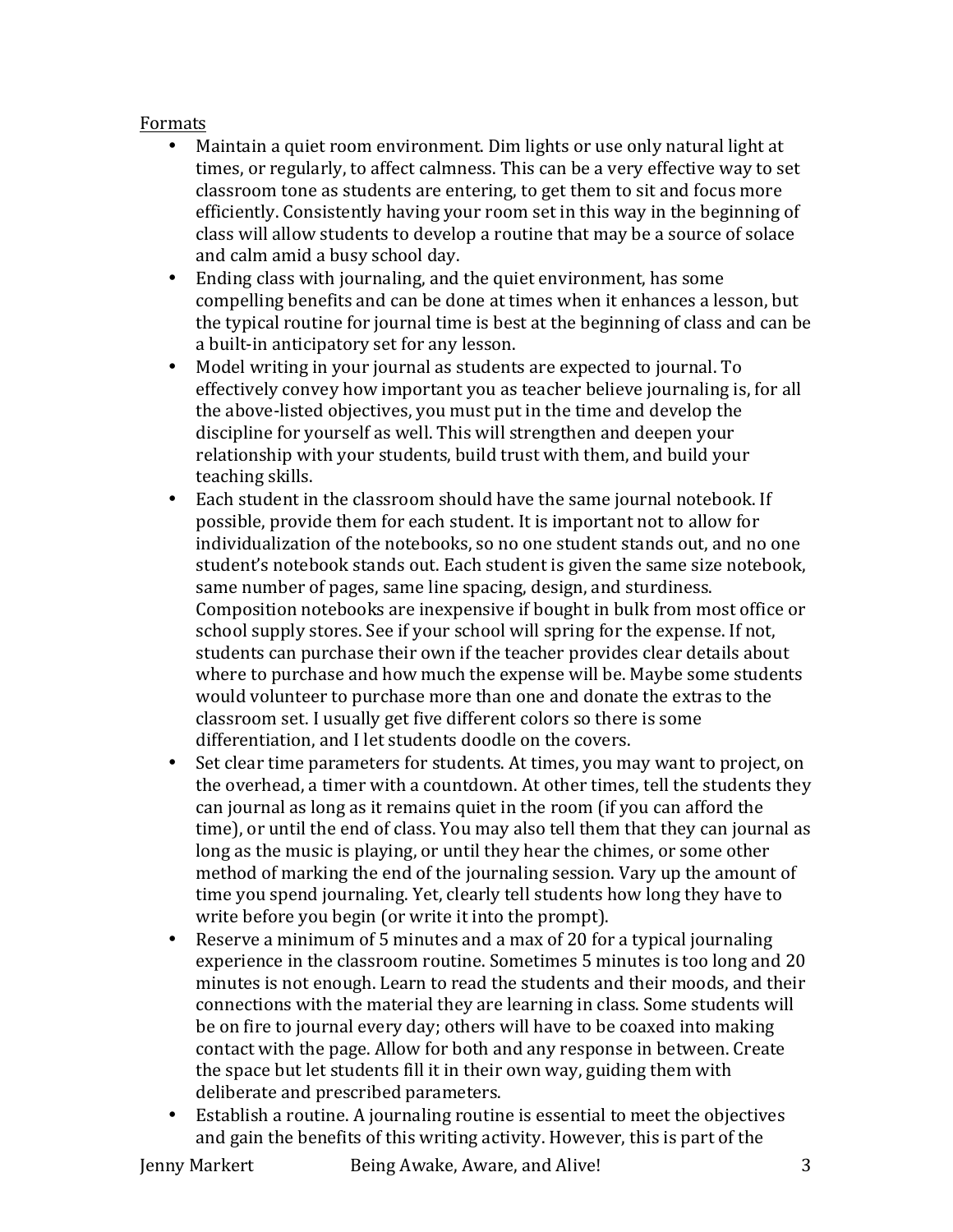beauty of journaling: the routine can be whatever allotment fits with the schedule. The teacher may do any configuration of the following, for example: daily journaling, once a week journaling, a ten-day stint of journaling, or an every-other-day method. Realistically figure out (and stretch a little if necessary!) what the curriculum can allow, and incorporate the journaling with it. Once the teacher decides how often journaling can be done, the goal is to stick to it and practice disciplining self and students to follow through. Avoid random journaling; be deliberate in planning your prompts.

- Assign some journaling as take home, as an option. (Or not, see Procedures below.) A take home entry can replace a daily journal entry or enhance one. It can be used as an extra credit option at the teacher's discretion. This allows students to incorporate other places than the classroom as observatory and learning environment. Using places like nature preserves, historical markers, museums, coffee shops, and shopping malls is a great way to incorporate nature, history, science, technology, sociology, anthropology, art, theater, and pop culture, for example.
- Use music to help establish a mood or as a way to integrate your lessons with journaling. Having students listen to meditative, cultural, or historical music, and having them experience different music genres affirms multiple intelligences and listening skills. It also adds variety to journaling. Also allow journaling with no music and allow some days where students can listen to their own music through their headphones as a choice. Definitely use music consciously and do not overuse it. Silence is as important for journaling as music is.
- Encourage flexibility of thinking and experimenting with journaling forms and methodologies. Allow sketching, doodling, drawing, bullet points, brainstorming, stream-of-consciousness, writing upside down or sideways, skipping lines, starting at the bottom and working up, etc. Encourage students to play with the page and convey to students there is no judgment based on the journaling methodology as long as there is variety in those methodologies. (i.e., not every entry can be a doodle.)
- Honor and guard the privacy of the student journaler. Tell students their journals are private, but clearly and vigorously caution them that their school journals are not locked and that ultra-private writing should be kept in a separate journal that only the student is aware of, and it is kept at home. Tell students their school journals will be graded but not read, and the teacher determines how to grade them. See Assessment Strategies below for ideas.
- Daily, or weekly, etc., connection with the journal is required, but what the student writes about, where s/he goes with the prompt, and how that student makes contact with the page on any given day is up to the student. The prompts are there to guide and inspire thinking but not to control it.
- Sometimes an "M" can be added to the prompt—next to the entry number. Tell students when they see the "M," the entry topic is considered "mandatory," and students are required to address the prompt. Don't overdo the "M" prompts. The more control the students have over what and how they write, the more they will buy in. The first time you introduce a specific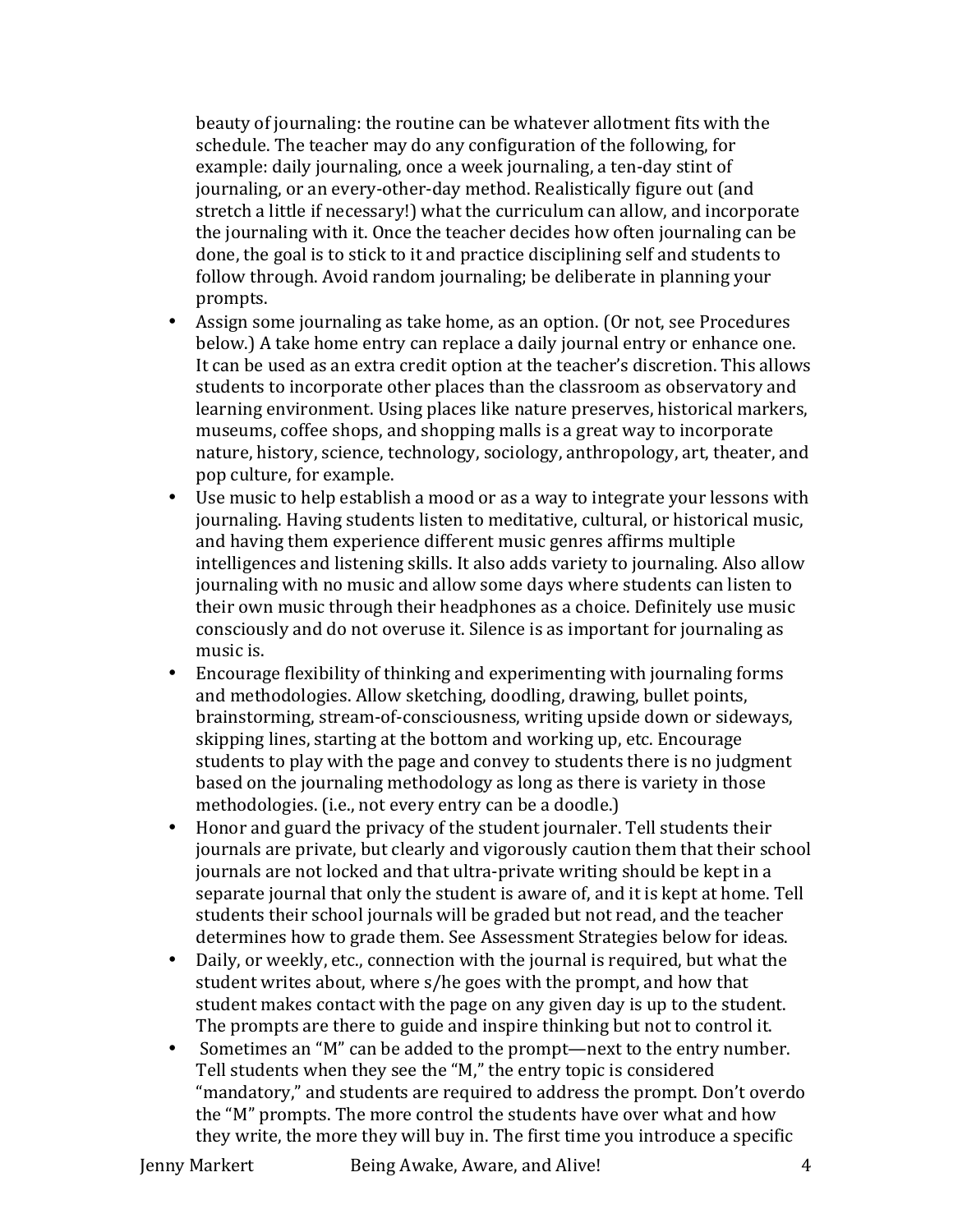type of journal, you may want to make it mandatory so students have to try all twelve entry types (if you choose to use all twelve) at least once.

- Never force a student to share or follow a prompt. Consider that a student may be sensitive to the topic at hand or processing something internally that s/he does not feel comfortable sharing. Never read a student's journal unless a student requests a reading (see page 9). Never make a student share with other students or allow students to read each other's journals. If sharing is involved, it must be voluntary and the journaler is in charge of his/her journal at all times.
- Above all: think creatively about using the blank page of the journal as a way to incorporate lessons, to process information, to establish classroom mood and routine. Trust and allow yourself (and your students) to be spontaneous with journaling time. Let the prompts come from you or your lesson materials, or the students themselves, organically and without judgment. Allow for experimentation and failure.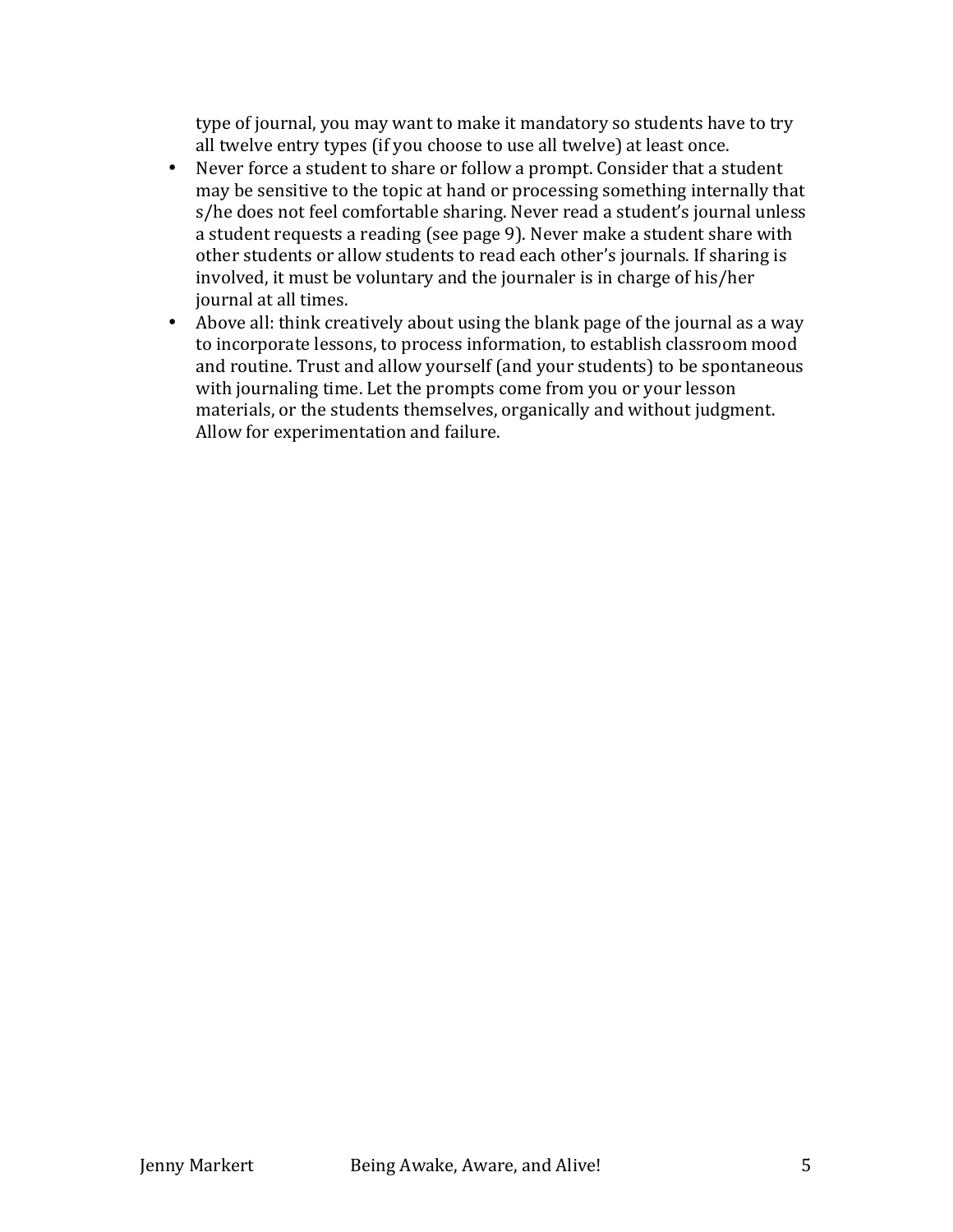#### Procedures

Each journal entry must contain:

1. An Entry Number: students record the entry number in the same place on the page every time. Establish this routine, but allow students flexibility in *where* they put the number on the page and *how* it is represented. Students may want to highlight the entry number, or circle it, or box it. Tell students the number needs to be clearly identifiable and visible on the page. It is required as part of the assessment of the journal.

2. The Entry Date: students record the day's date with each entry number. It, too, should be in the same place on the page every time. Next to the entry number is preferred, but maybe allow students flexibility in where they put the date on the page and how the date is recorded. (e.g.:  $8/4/17$  or August 4, 2017, etc.) Encourage (or require) consistent formatting. Consistent dating of entries is an important measure of a journaler's discipline and an assessment factor.

3. A Key Word: students record a key word for the journal entry. What is the entry primarily about or related to? Students choose a key word (or phrase) as a way to sharpen their ability to discern what is important about a writing topic. The teacher may offer his/her key word to model discernment, or one could be provided with the prompt. The key word needs to be clearly identifiable and visible on the page and it is used as a part of the assessment of the journal. Instead of, or in addition to, a key word, the teacher may require students to copy down the prompt for each journal entry, or allow students to choose to do so as a way to "fill up" some of the entry, if writing *about* the prompt feels overly challenging or difficult.

4. Entry Content: students strive to write for a minimum of  $\frac{1}{2}$  page when doing a journal entry. Sketches, doodles, bullet points, and other forms of entries must demonstrate appropriate effort for the time allotted. Using up a minimum of 50% of a page is a good guideline for students to adhere to when creating an entry. Encourage students to strive for quality connection with the blank page over meaningless quantity, though even meaningless quantity has its place.

## How to journal in class:

Have the journal notebooks readily available for the students as they walk into your classroom. They can be alphabetized, set up by teams, organized by seating chart, distributed by a notebook leader, whatever procedure you can develop that makes the journal writing process streamline and efficient. It should be explained clearly and performed often enough that the procedure becomes routine. I do not recommend that students keep journals with them as they go from class to class. Students will forget their journals often and use the "I forgot it" excuse to avoid a journal entry they don't want to write. In my classroom, for example, I have seven tables. Each table has 5-7 students sitting at it. The journals for the students at each table are bound together by two large rubber bands, across the middle and top to bottom. The bound packet of notebooks is stored on a shelf as close to the table as possible. Each table has a "notebook leader" who is responsible for getting the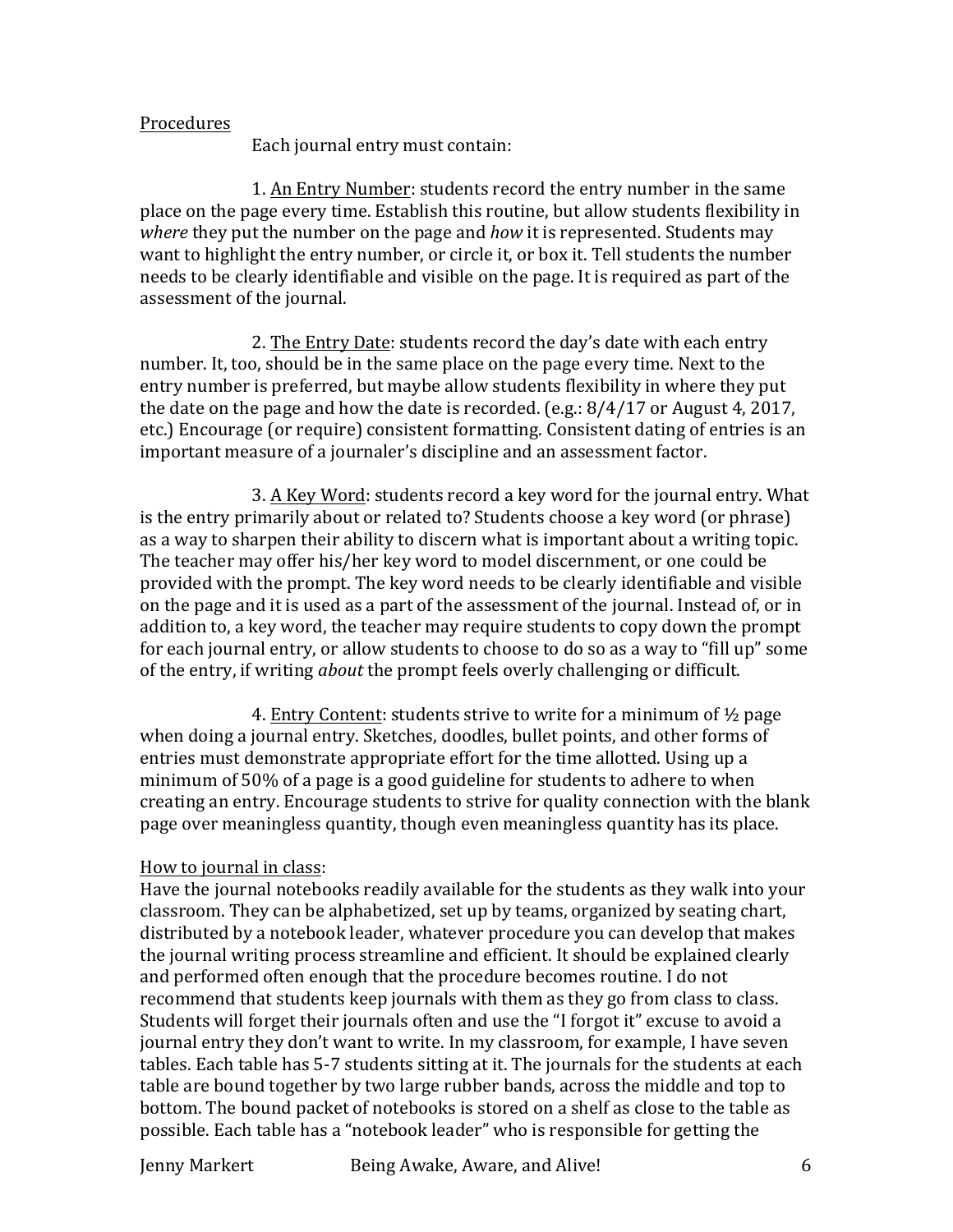bound notebooks to the table to start, and for binding the notebooks back together and returning to the shelf to finish. The notebook leader is a student who habitually arrives early to class and/or who likes to journal or to perform this everyday task.

## To take home the journal or not?

There are perks to having students take their journals home. Switching up the environment where journaling happens is very powerful and helps students develop their self-awareness and world awareness. The down side is that students will forget their journals at home if they are assigned an at home journal. Another option is to have students do a journal entry at home, but on a separate sheet of paper. The separate sheet(s) of paper (call them "field entries") can be taped or stapled into the journal when they come to class the next day. If journals are allowed to go home with students, remind students how important the entry number, date, and key word are when journaling outside the classroom routine. The teacher can create a checkout system for journals as well. If a student forgets the journal at home, have the student use a loose leaf sheet of paper, and if necessary, keep it for that student so s/he can tape or staple it into the notebook when it does get back to the classroom. I tell students if they lose their notebooks, they lose all credit for the entries that have not been assessed. This encourages keeping the notebooks in class at all times.

# What to do about making up journal entries?

Students should have a journal buddy at their table or in their small group, or just a friend/partner in the class who can catch them up on missing prompts if they miss school. The student who needs to make up journal entries needs to do the make up work for past missing entries at some other time than the time designated for journal writing on the current day. In other words, come in before school, after school, or during homeroom time to get the prompts and write in their journals. Likewise, the teacher needs to write each required journal entry prompt, and/or a description of the prompt in his/her journal. The teacher should regard his/her journal as a "public" record for the class. The teacher needs to have each prompt carefully recorded so students can make up missing entries if their journal buddy is unavailable. The teacher should also record notes on how the class responded to the prompt, any notes about improving the prompt and/or student responses to the prompt that were unexpected or especially thought-provoking. The teacher should not regard this class journal as a personal journal or write any private thoughts within this class journal that  $s/h$ e would not want read by a student.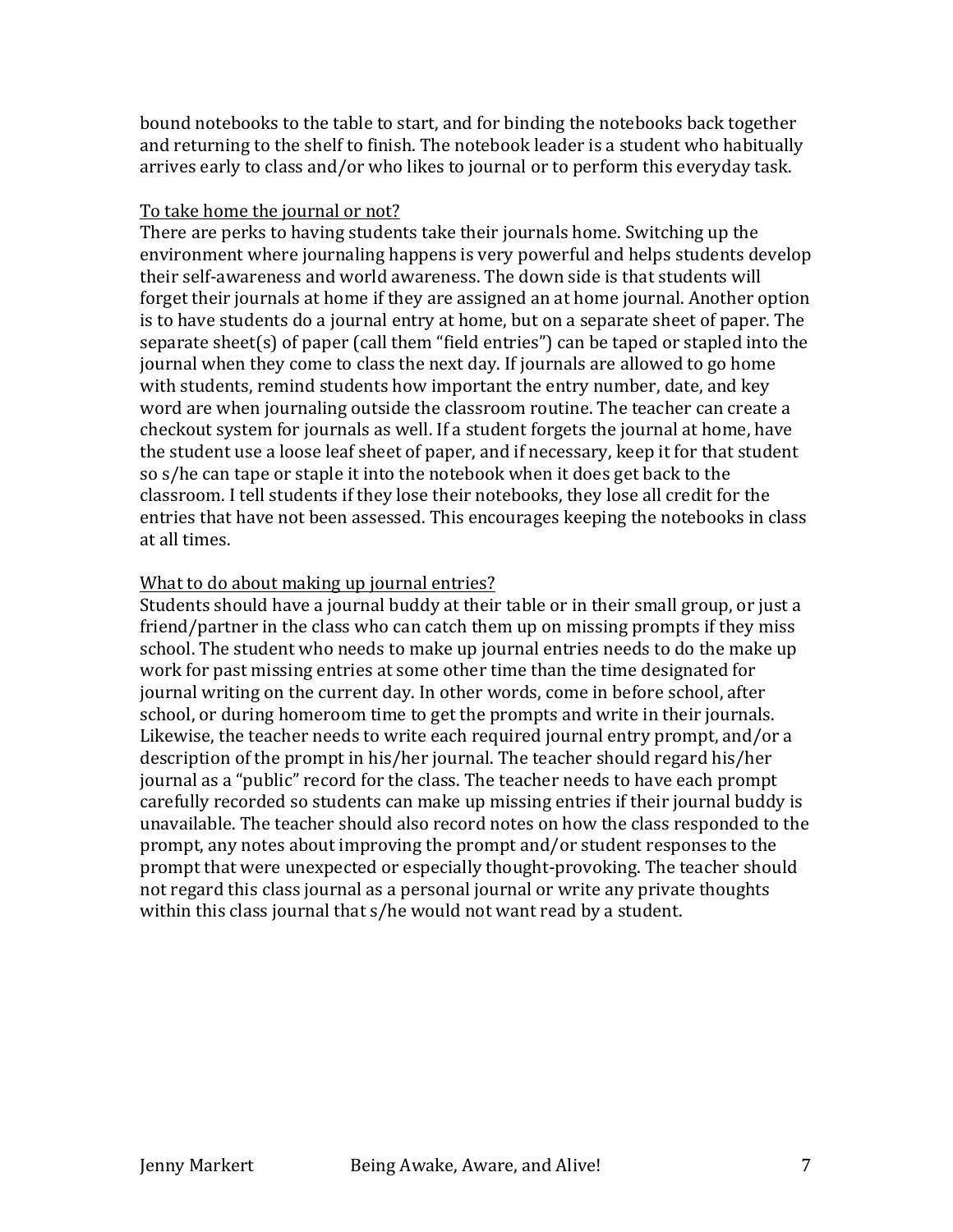#### Assessment Strategies

In assessing the journal, the teacher must glance at each individual journal entry and take into account the bulk of the journal for the period of time being assessed. Assessing the journal is based on the overall impression the teacher gets regarding how the student connects with the page in his/her unique way and style. Check for the following things overall:

-Consistency with the entry number, date, and key word

-Exploration of ideas

-Creativity with methodologies

-Development (an identifiable measure of content progress, texture, depth, or evenness)

-Unique and personal approach

- One simple way to assess journals is by checking, or "glancing through" the entries. Assign a  $\frac{1}{2}$  point, or one full point, each, for: entry number, entry date, key word, and entry content. Thus, if an assessment includes 10 entries, each entry could be worth 2 or 4 points, with 20 or 40 points overall. Giving points for entry numbers, dates, and key words puts value on the *discipline* of numbering and dating, and the *discernment* of using a key word. This diffuses the emphasis on, but does not ignore, the value of the *content* of each entry. Journal content is impossible to accurately assess, since teachers have bias, and each student's journal is intended to be personal and unique. Content should not be the sole factor in assigning point-value when assessing student journals.
- Journals can be checked during class time, if the teacher can spare it, by either: A. having students come to the teacher's desk individually Or B. the teacher can "make the rounds" by stopping at each student's desk. This is best done during quiet reading, journaling, or independent study time. As the student flips through the pages of the journal for the teacher, the teacher: 1. counts each entry, 2. checks dates, key words, entry types and content, and 3. formulates an impression of the journal as a whole. This assessment strategy, though it may distract some students in the room and erode concentration, allows students to keep their journals in their possession and encourages them to take pride in and ownership of their work.
- Journals can also be checked during writing conferences between student and teacher, during class, after school, or by appointment. This is a wonderful way to affirm journaling by including it in important conversation the teacher has with students about all of the different kinds of writing (maybe using student portfolios) they do for the class. This is the optimal way to assess student journals. Consider how affirming it is for a student to be able to flip through his/her journal for the teacher, stopping at certain entries the student enjoyed or struggled with and having a dialogue about the ones that stand out for that student. Discuss process and record keeping here too.
- Journals can be collected and the teacher can take time outside of class to flip through the journals one-by-one. This is more time-consuming, but it does not take or erode valuable class time. This assessment method allows the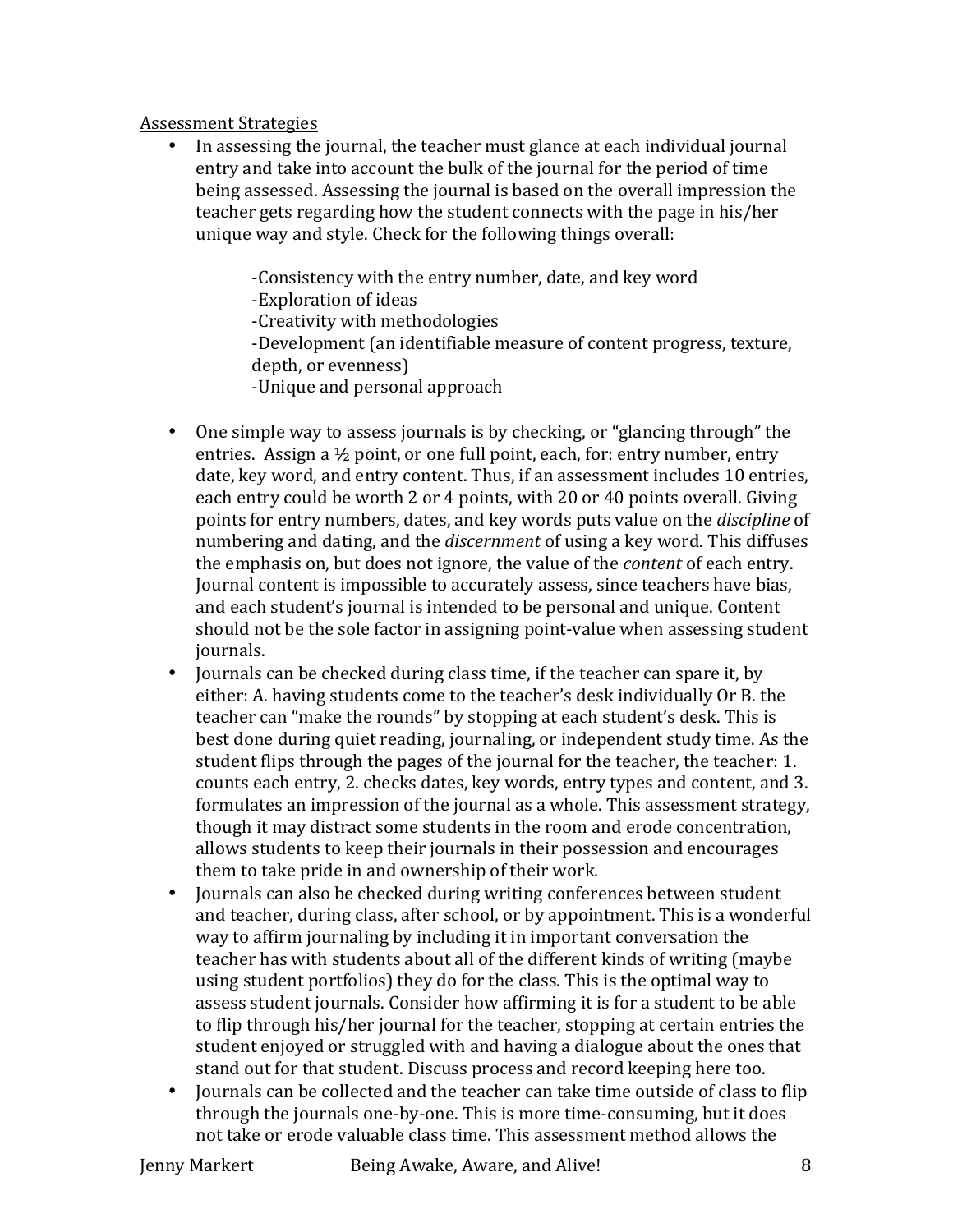teacher to give students the option for further or more detailed feedback by having students label any entry ahead of time with "PLEASE READ" or the use of a sticky tab—this becomes then an invitation for the teacher to read that specific entry and make a comment or have a conversation with the student about the entry's content.

- The teacher may choose to read every student's journal entries, especially if the journaling timeframe is short, or the quantity of entries are not too overwhelming for the teacher. However, the teacher must respect the students' journaling experience as something that is individualized and not up for judgment or criticism. The assessment is an evaluation of effort, with emphasis on quality and quantity. Entries need to be fulfilled, but not necessarily held to specific content requirements. Allow for and reward risktaking with self-exploration and self-actualization—in whatever form it shows up on the page.
- If the teacher does decide to read students' entries as an assessment, the teacher must inform the students of this ahead of time. This is a matter of respect and trust. If the teacher reads something in a journal entry, that students know the teacher is going to read, or just by happenstance, where the eye happens to look when "glancing through"—and that content is alarming or requires attention—the teacher must take responsibility to follow up on the information found in the journal. Students must be informed that the teacher is obligated to—and will—take action in certain situations.
- Iournals should be checked at appropriate times throughout the year, or at the end of a specific journal writing stint or unit. Yearlong journal writing is best assessed at mid-trimester (or quarter) and end of trimester (or semester). Breaking up the journal-check is easier because there is less for the teacher or student to have to flip-through at one time, and it allows for the teacher's feedback and possible ideas for improvement with students who struggle with journaling.
- At the end of the year, or designated finishing point, a self-assessment can be made as well—of the journal itself and/or of journaling as a learning activity. Students can review their journals and use an index card, which they submit to the teacher, to give themselves a grade, finding three strengths and three weaknesses in their journal writing skills and techniques. Or instead of submitting an index card, students could make the last entry in their journals a self-assessment. The teacher may use this self-assessment as a "quickgrading" method for the grade book—or not.
- Make sure to address with your journalers the idea of writing five entries at one time. This is not what journaling is meant to be. A student misses a week of school and then tries to write all five entries in one sitting. There is no way to completely avoid this situation as students will get clever and change their writing utensils, their handwriting, and make the entries look like they were not done all at the same time. Reiterate frequently that journaling is meant to be a one entry per day practice. Five entries in one day is really just one entry. The act of journaling is meant to capture the writer's daily nuances.
- It is important for students to take their journals with them at the end of the year, or whenever the journaling timeframe concludes. The journal, if used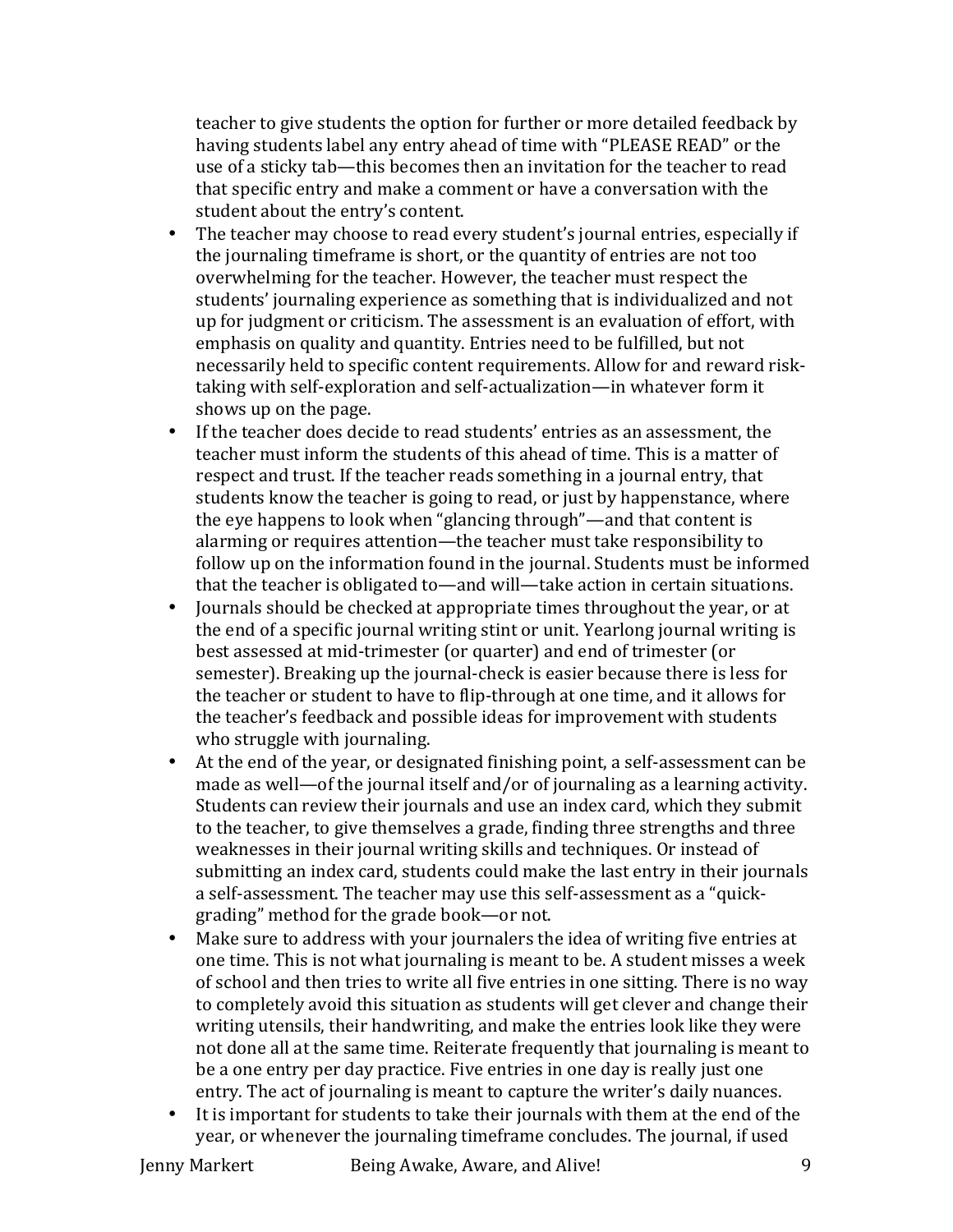consistently, becomes a unique "snapshot" or remembrance of the period of time in which the journal was kept. Students have a lasting record with which to revisit and examine their lives in a broader context as they grow up and move into different phases of their journey. Consider also holding onto the journals in a file cabinet and returning them to the students at the end of their senior vear.

#### Assessment Strategies for Additional Journaling Exercises

## **JOURNALING AS A STEP IN THE WRITING PROCESS**

Another assessment strategy for journaling to emphasize and honor the writing process is to require students to review their entries within a designated period of time and submit a re-drafted entry for additional assessment from the teacher, another student, or a group—as an essay or a speech. This assessment could be done weekly, monthly, by trimester or semester, or by unit. This validates journaling as a way to germinate ideas, solutions, opinions, etc. Students have a chance to review their journal entries, discern development in their ideas and growth in their writing, and to practice their revising, editing, and proofreading skills.

## JOURNALING FOR VOCABULARY BUILDING

• Another assessment strategy to encourage a life-long curiosity for and love of words is to have journalers create a separate section in their journals (or simply keep vocab entries in line with all other entries) dedicated to "Words." If not in line with regular entries, this could be at the back or middle of the notebook. The Words section (or entries) is where students keep a running list of vocabulary they encounter throughout the year (or journaling period) that they do not know the meaning of. The teacher may chose to assign points for the words journalers look up in the dictionary and include the definition and part of speech for. These word lists can be good conversation starters when discussing a novel, story, film, poem, song, etc. The teacher can assign journal entries that focus solely on finding unfamiliar words in a text and having students look up their meanings and functions. Word list entries, or the Word section, should include, as the Key Word, a reference as to where the unfamiliar word was encountered.

## **JOURNALING FOR NOTE TAKING AND RESEARCHING**

- Another assessment strategy is to have journalers create a separate section in their journals (or not, again, the other option is to keep all entries flush with no separate sections in the notebook whatsoever) dedicated to "Notes." If not in line with regular entries, this could be at the back or middle of the notebook. The Notes section or notes entries are where students practice and develop their skills in taking notes on classroom lectures, speakers, films, discussions, etc. Each Notes entry should include, maybe as the Key Word, the name of the speaker, subject of the lecture, or title of the film, etc.
- Another assessment strategy to develop skills in researching is to have journalers create a separate section in their journals (or not) dedicated to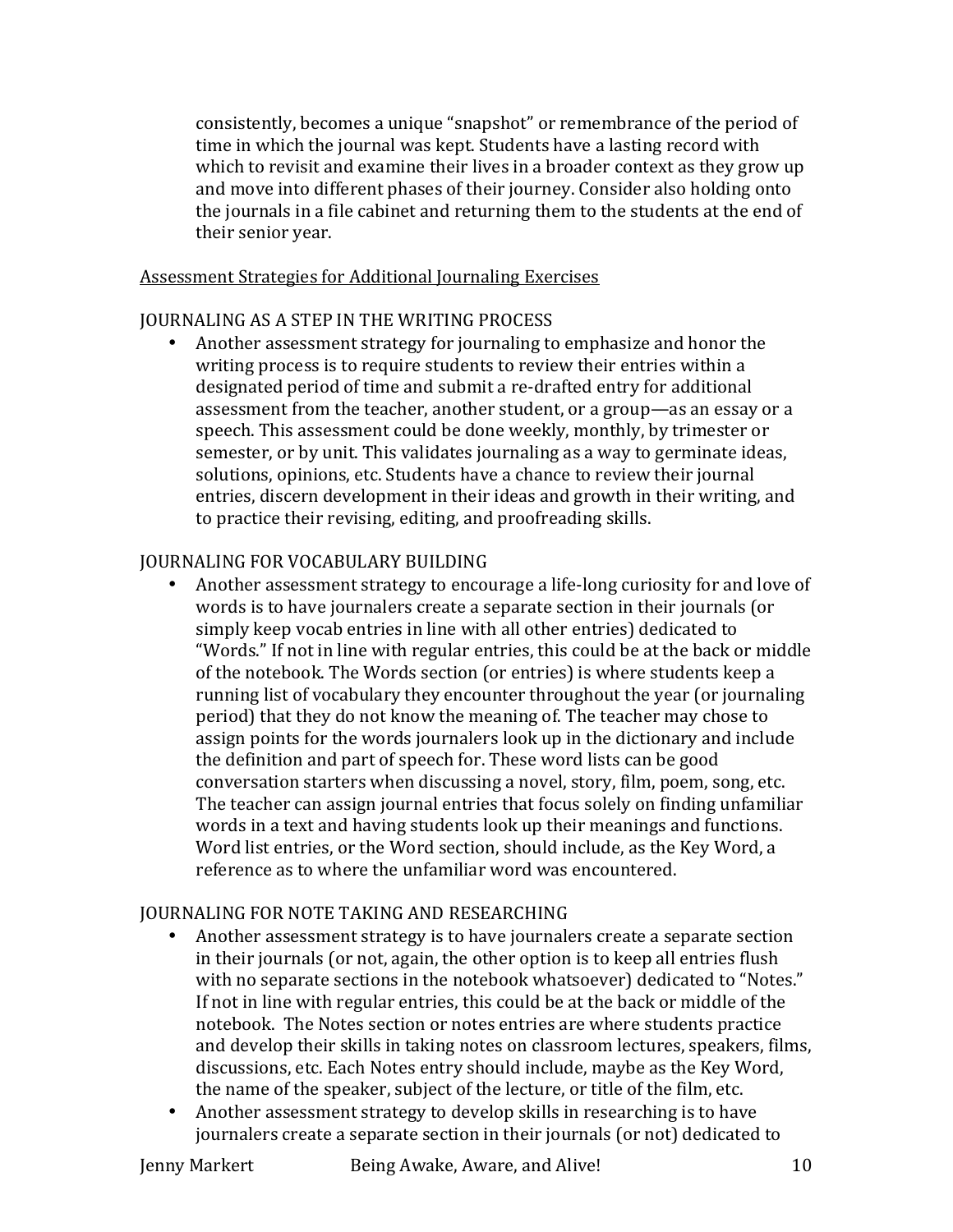"Research." Any research the teacher assigns in preparation for a paper or presentation could be a journal entry. Research entries should include, as the Key Word, where the researched information came from (the citation). The  $teacher can require the journaler to write the source(s) used in a research$ entry in MLA format (or whatever style guide the school uses for creating a works cited, bibliography, or reference list).

• Be careful about note taking and researching if this material is going to be needed for a test. Students will want to take the journals home to study their notes or research the night or two before a test. Teachers may allow students to take their journals home, see the "To take home the journal or not?" section on page 7 of this document. Or encourage students to have a different notebook for test-taking notes and research. Some students may take photos with their phones or tablets of the material in their journals they want to study. Consider allowing students to use their journals during a test; this will encourage better note taking and researching, and students will more likely take ownership of their journals and their study materials.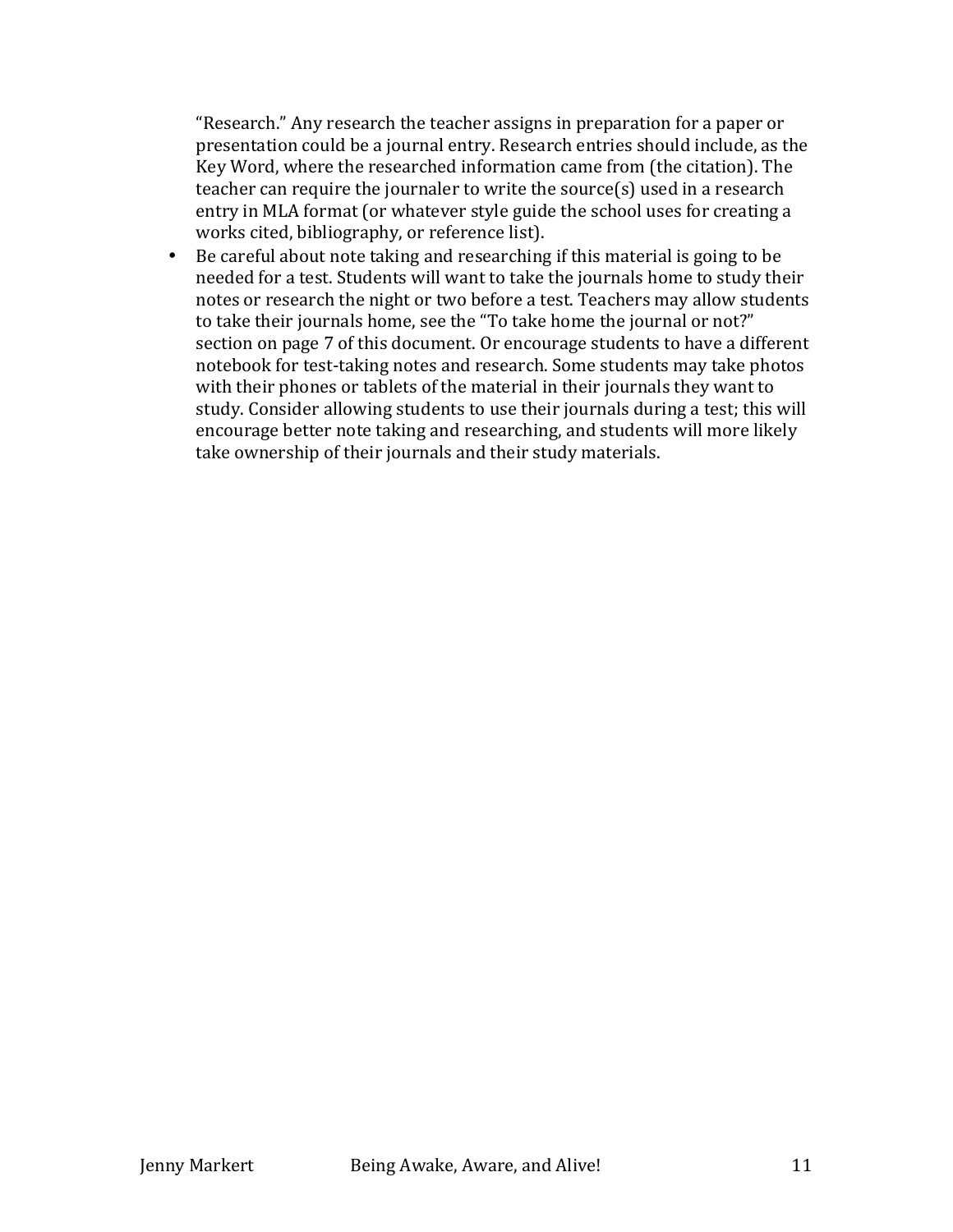## Types of Journal Entries

- 1. Distilling
- 2. Contexts
- 3. Close Examination
- 4 Mirrors
- 5. Memories
- 6. Encounters
- 7. Daily Log
- 8. Inquiry
- 9. Bullets
- 10. Stream of Consciousness
- 11. Response
- 12. Creative

Emploving these twelve types of journal entries, the teacher can meet the objectives for journaling for self discovery with great success. Flexibility abounds with these twelve options, and the teacher can determine what works best for his/her students, considering their grade and maturity level, the subject, curriculum, and lessons being taught, and the engagement level of the students with the material and with journaling. The teacher can utilize whichever types of journal entries best fit with the lessons already in place for their classes. The teacher can present all twelve types of journal entries to his/her students and let them decide which type of entry works for them in each situation where journaling is used. 

Following is more detail about each type of journal entry. Each type is worth exploring, and the teacher could provide an example of each type, as well as techniques and tips for optimal practice. Examples could come from the teacher's personal journal or from another journal writer, well known or not. Thoreau is a great source for prompts, and in my yearlong journal writing, Thoreau factors in regularly.

DEFINE "PROMPT": this is the "thing" used to get them started writing in their journals. Usually it should be projected on the overhead, written on the board, or read aloud by the teacher, speaker, or a student in the class. It could be handed out as an entrance ticket. It could be a slip of paper picked out of a hat. It could include, but is not limited to: quotes, excerpts, photos, cartoons, pictures, music, poetry, a skit, a play, a tableau, artwork, videos, TED talks, films, etc. There is no limit to what a prompt can be and the teacher needs to be actively looking for ways to use his/her lesson material as journal prompts. Each prompt should include, or the teacher can address verbally: the journal entry number, the day's date, and possibly a Key Word for the entry.

1. Distilling: DISCERNING ESSENTIAL MEANING. What words, images, sensations, feelings "rise to the top," or stand out, when students are given a prompt and told to react? What is the most important idea? What is the first idea? What is the lasting idea? What is the purpose or essential meaning of this prompt? How did you figure this out? What words, specific images, actions, etc. contribute to your distillation of the information? How does one best distill information? What techniques are used to distill?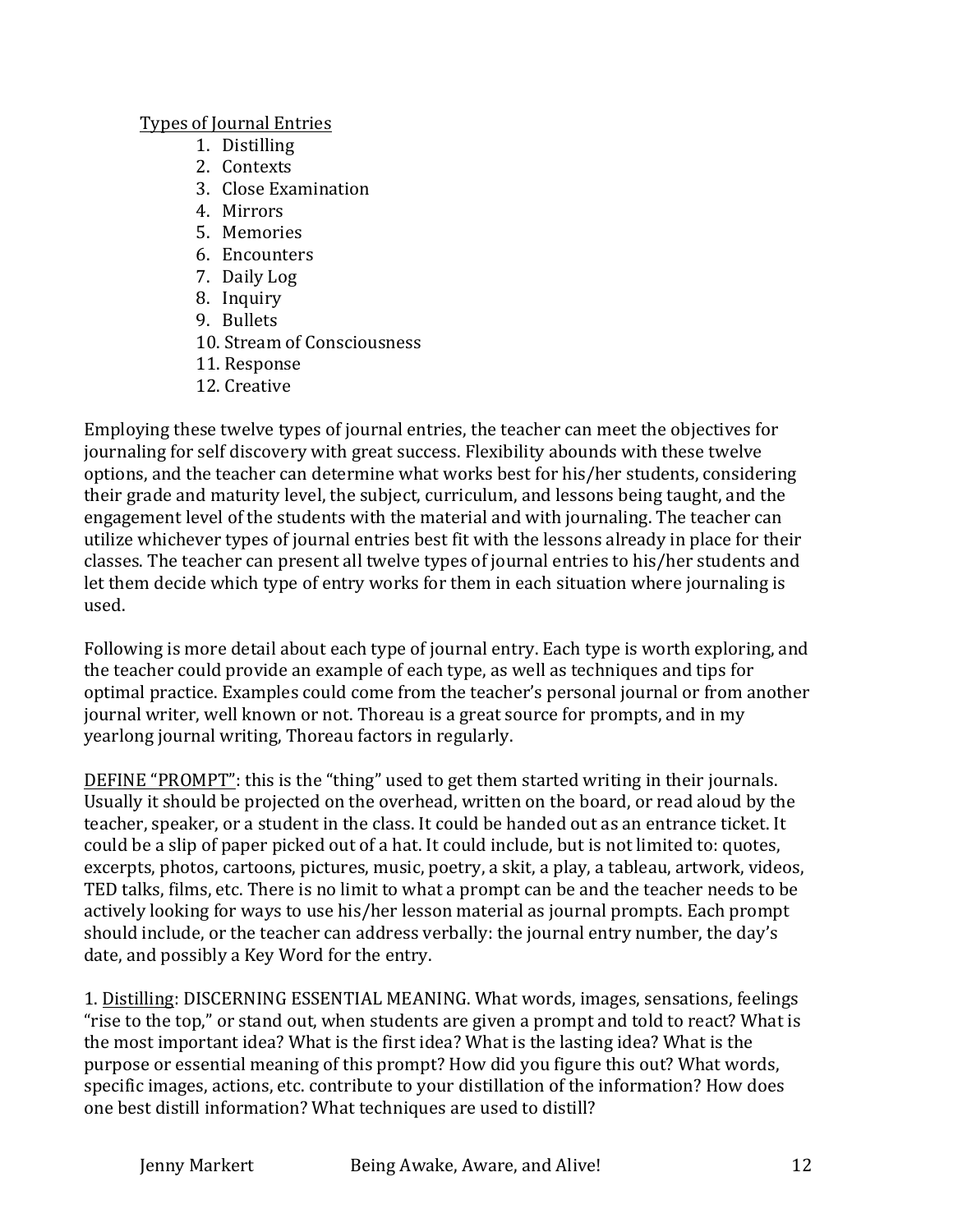2. Contexts: EXPLORING A WORLD. When I encounter this prompt, what do I already know about its context? What is it's history, what might it's future be? What specific issues surround this prompt today, right here and now? How does my community look at this prompt? How might my family, my race, my history, my culture look at it? How does the creator of this prompt affect the prompt? How does the creator's family, race, history, or culture look at this prompt?

3. Close Examination: HONING OBSERVATION SKILLS. When I study the prompt, what do I see, hear, feel, taste, smell? What details can I record? What do these details explain or reveal? What questions arise as I examine closely? How can I examine something more closely? What biases might I have in examining certain prompts? How does my environment, my possible bias, and my mood affect my ability to observe accurately? Comparing and contrasting.

4. Mirrors: EXPLORING WITHIN. When I encounter this prompt, what does it make me think about for me personally? What do I see and feel inside me when I behold the prompt? How does this prompt affect me—physically, emotionally, mentally, spiritually? What can I learn about myself from looking at this prompt? What does my reaction to this prompt say about me? What areas to I need to work on in regards to this prompt, within myself, to become a more whole person?

5. Memories: CURATING THE PAST. What is your happiest memory? Remember someone in your life who is no longer with you. When did you learn to write? What is your earliest memory? What do you remember about kindergarten? What does this prompt evoke in my memory? What associates in my past come to light when I contemplate this prompt? How do I feel about the memories that come to mind as I consider this prompt? Capturing vivid details and images from memories. Dream recollections. Curating memories and why these memories stand out and are remembered.

6. Encounters: GLEANING EXPERIENCES WITH TEXT, SELF, OTHERS, ENVIRONMENTS. What happens to me—or what do I notice--when I interact with this person? What do I feel when I read this text? What happens to me when I am in a particular environment? What happens to the other person? What happens to the environment? These could be dialogues, interviews, and/or descriptions of/with people, places, and aspects of self. Process and explore negative emotions or actions. This kind of entry could follow a silent meditation or prayer. How did the meditation go? What did you experience as you meditated?

7. Daily Log: RECORDING THE HERE AND NOW. What's happened to me, in my world, today? What did I see, experience, feel, wonder? This could be a recording of one's daily routine, or an event that was out of the ordinary in the daily routine. Focusing on what's happening right this minute, right here, is the essential aspect of this kind of entry. Good for recording current events, school assemblies, and seemingly unimportant sensations of the present moment. When students aren't "in the mood" on a given day, I suggest they write a daily log entry. Offer this: "write what a typical morning is like for you on a school day, or on a non-school day." It's a relative "no brainer" and an interesting thing for the student to have recorded for looking back on someday.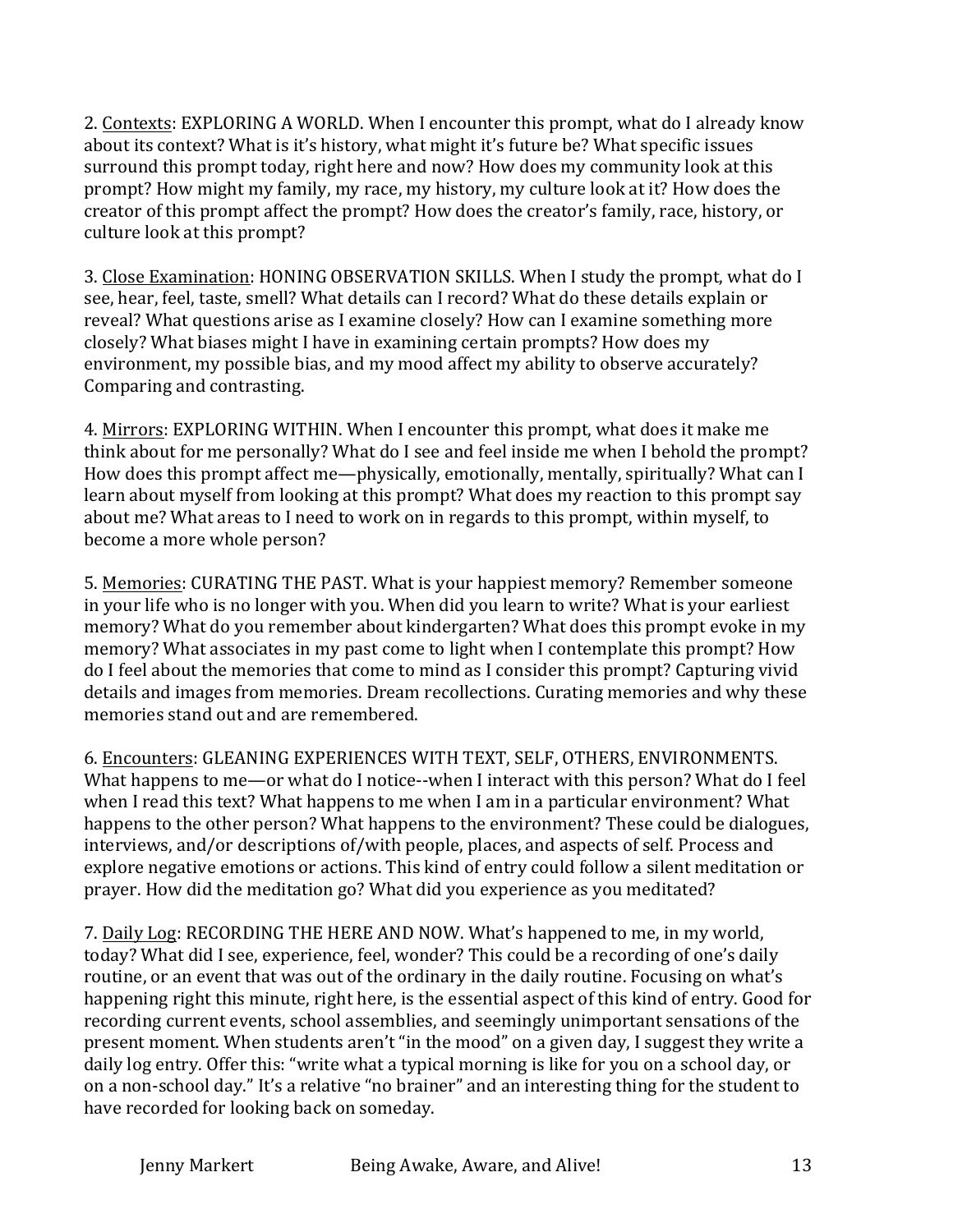8. Inquiry: GERMINATING IDEAS & QUESTIONS, DELVING DEEPER. What is going on underneath the surface? What might happen in the future regarding this prompt? What might happen if the parameters change? What changes could you predict? What changes might occur that you might not predict? How can I use this information again in a different way? How can I adapt this information to other situations? This could be an interview with an emotion, an event, or person in history or in the student's life. Students could ask the emotion Anger (or Joy) questions. Can be simply brainstorming ideas or mind mapping on a topic.

9. Bullets: DISCIPLINING TO BE SUCCINCT. Making lists, providing steps to completing a task, summarizing, providing details. Great journal type for note taking. Instruct students on how to shorten a thought, paragraph, article, etc. to bullet points of key ideas. This entry type works well for the reluctant journaler. Make a list of your favorite (or least) songs, foods, places, words, people. List the steps you take before you play a hockey game. What steps do you take before a performance?

10. Stream-of-Consciousness: LETTING IT ALL OUT. Allowing students to write whatever comes to their minds. Recording the thought process as it happens, examining the thinking. Repeating words, phrases, thoughts, and ideas, over and over if necessary, until the next word, phrase, thought, or idea comes along. Use for initial responses to prompts and for helping students begin to think about new ideas and concepts. Use for students to examine their thoughts. Strive for recording without judgment or hesitation. Great for having students react to music or specific sounds: bird calls, buzzers, rainfall, wind, etc. Great entry type for reluctant journalers as it is nearly frameless and not hard to do.

11. Response: DEVELOPING FEEDBACK. After giving students a prompt, have them write a response to it. How can the idea/image presented in the prompt be improved? What is the strength of the idea? What is the weakness? What is your opinion of the image? How do you back your opinion up? This could be a letter to the prompt creator. Summarize a story and assess its value. Developing rhetorical strategies for argument. Charting similarities or differences. Great entry type to use with quotes, photographs, biblical readings. This type can be used to have students "grade" themselves on their performance or produced material.

12. Creative: FREE FORM JOURNALING. Sketching what a word looks like, doodling what you think a character looks like. Drawing a map of a novel's setting, Writing poetry or song lyrics. Using your non-dominant hand to write/doodle. What does the music "look" like? How would this taste/sound/visual be captured in words? Sketch a concept. Close your eyes and write/draw. Encourage this kind of entry for students who really struggle with writing sentences/paragraphs, etc. Playing with words.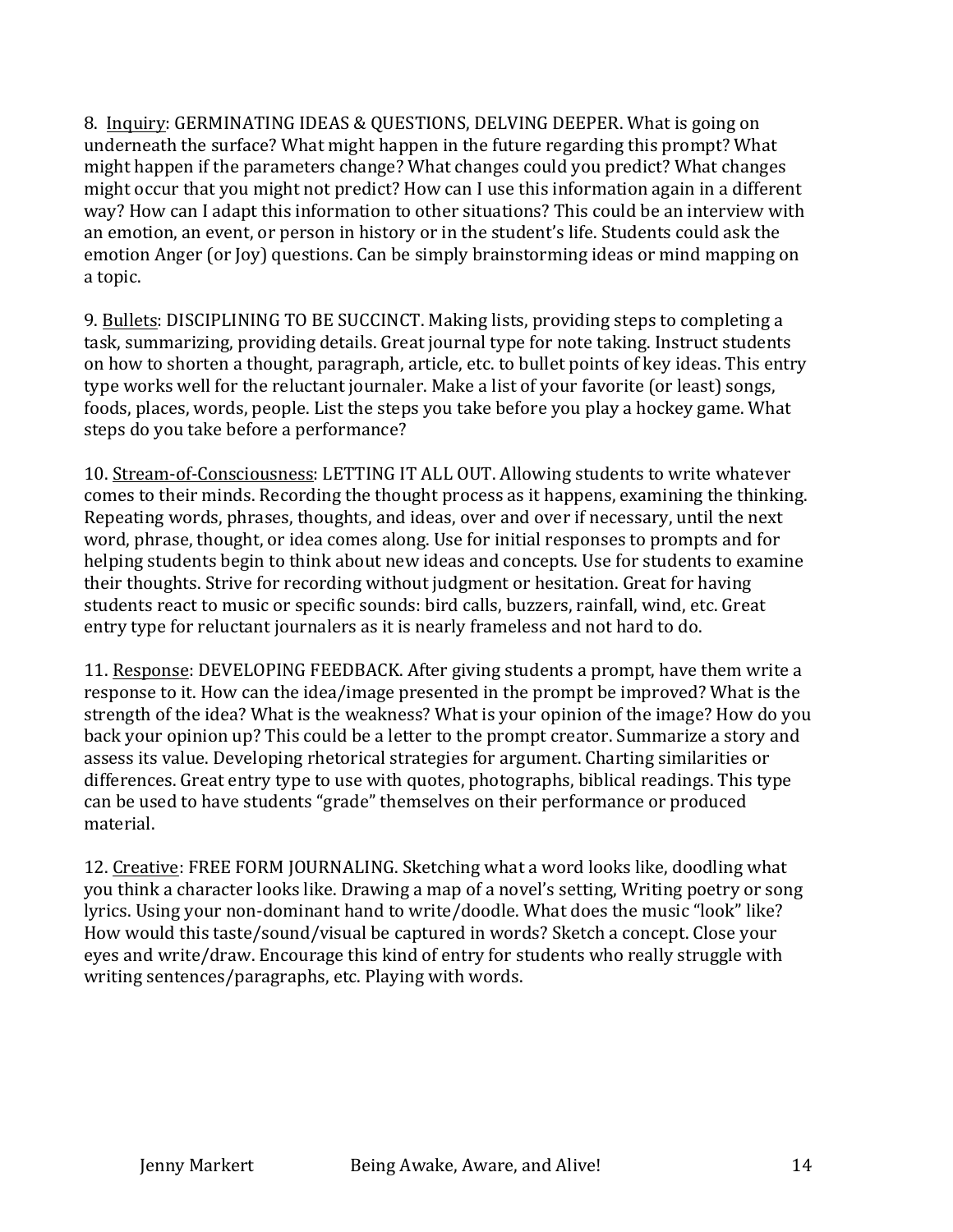Prompt Ideas (in a general sense, to be adapted to specific lessons)

- Use quotes, excerpts, passages, dialogue
- Use poetry, song lyrics, jingles, commercials, ads, radio broadcasts
- Create or view a cartoon
- Read an op-ed from the newspaper, use current events
- Create or view artwork, use art slideshows
- View photos of a person or place, then and now
- Move the chairs around in the classroom, up-end the seating chart
- Play with lighting, sound, scents to create different atmospheres and moods
- Send students to different parts of the room/school to observe what they see
- Take a field trip—or assign an independent field trip—to a nature preserve, conservatory, aquarium, historical landmark, library, mall, coffee shop, college campus, park, rooftop, backyard
- Have students walk around the block outside with a partner, or solo, and record what they experienced
- Have students journal or take field notes "on location" at their jobs, with their family or friends, at a play, movie, sporting event, concert
- Draw a map of the student's present environment
- Sketch a feeling, draw a word, create a self portrait using different forms
- Brainstorm adjectives, nouns, verbs to capture thoughts, scenes, actions, moods
- Use entries to draft speeches, letters, confessions, love notes, interview questions, eye witness accounts
- Brainstorm and flesh out ideas for group projects, skits, performances
- Draw a book cover, a movie poster, a bookmark, animate a character
- Doodle while listening to a story being read aloud
- Interview an author, musician, poet, character, family member, peer, teacher, famous or infamous person (in real life or make it up)
- Write questions you wish people would ask you
- Write questions you hope people don't ever ask you
- Brainstorm things that inspire you, things you are afraid of, people you'd like to meet, places you'd like to go, historical people you wish you could meet who are dead
- Rewrite a story or poem in a different context, play with the time period, switch out a character, rewrite the ending or the beginning
- What would you do if you had unlimited money and resources?
- What superpower would you have if you could have one? Why?
- Provide a solution to a problem
- Give advice to a character in a movie, play, story or book—or to parents, teachers, friends, principals, the president
- Predict and ending before you know what the ending actually is
- Write a prequel to a story or a character's story
- Chart the pros and cons of an issue or a decision a student or character has to make
- Play with sarcasm and tone by having students rewrite a line of dialogue or quote in a different tone or with sarcasm

| Jenny Markert | Being Awake, Aware, and Alive! |  |
|---------------|--------------------------------|--|
|               |                                |  |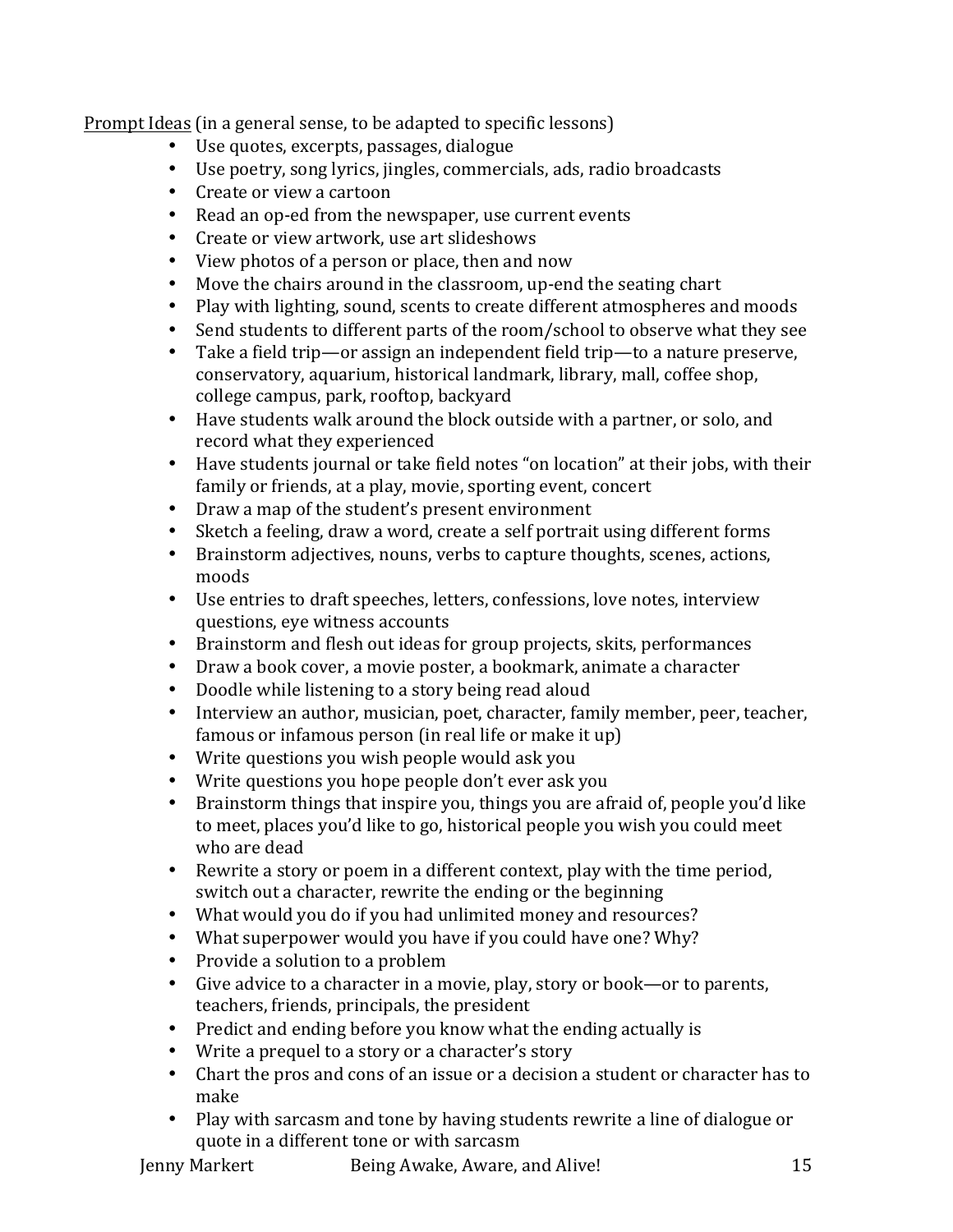Sample Reading for Journaling in Ninth Grade *Walden* and selected *Journal* entries (Henry David Thoreau) Aphorisms of Ben Franklin, R.E. Emerson *The Diary of Anne Frank* (Anne Frank) *Incidents in the Life of a Slave Girl* (Harriet Jacobs) *The Alchemist* (Paulo Coelho) *Impressions of an Indian Childhood* (Zitkala Sa) *Until They Bring The Streetcars Back* (Stanley Gordon West) *Romeo and Juliet* (Shakespeare) **Speak** (Laurie Halse Anderson) *Orion* Magazine *The Sun Magazine* Miscellaneous stories, poems, articles, songs

In the following pages are four lessons incorporating the first four journal types listed on page  $12$  of this document. I don't have the other eight types developed into lessons yet, but they will be developed as the year unfolds.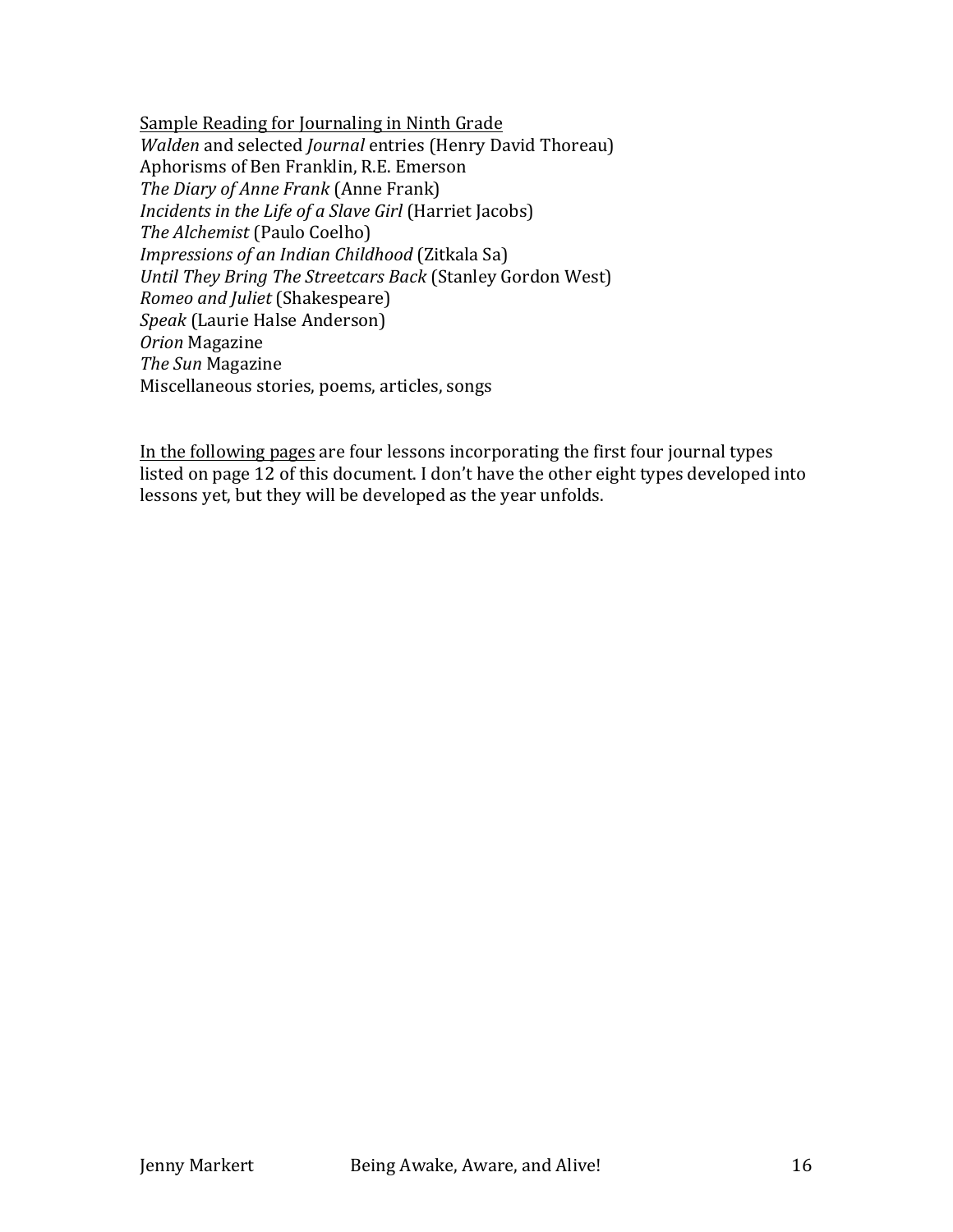## Lesson 1 - First Journal Entry of the Year

Type of Entry:  $#1 -$  Distilling

Length of time needed for this lesson: A full class period

The prompt is written on the board or overhead:

"Write while the heat is in you. The writer who postpones the recording of his thoughts uses an iron which has cooled to burn a hole with. He cannot inflame the minds of his audience." -Henry David Thoreau, *Journal*, February 10, 1858

And 

"To him whose elastic and vigorous thought keeps pace with the sun, the day is a perpetual morning." -Henry David Thoreau *Walden*, chapter 2

Choose one, and write it down *exactly* in your notebook as a part of this journal entry. Copy the punctuation, the citation, & capitalization exactly.

What are at least 2, but no more than 5, most important words found in this quote? Underline them. What do those words specifically mean in relation to the quote? What do you think the quote is saying? What does this quote mean for you personally?

You have 10 minutes

Entry #1 Date Key Word: Distilling (or choose your own)

## Teacher's Steps

1. Hand out notebooks and pass around permanent markers. Make sure each student writes his/her full name, the school year, the class name and class period. Show the students exactly where to write this information (in the box right in the center of the front cover of the composition notebooks). Walk around and check each notebook individually. You want some uniformity and to be able to identify on sight whose notebook it is. However, I tell students if they want to doodle on the covers, that's ok, but not required.

2. Instruct students to open to page 1 and decide how they want to approach the blank page: right side up, upside down, sideways, etc. Explain that there are specific requirements for each journal entry and go through those requirements using the teacher's journal as an example: show them entry #'s, date, key word and about how long a typical entry is expected to be.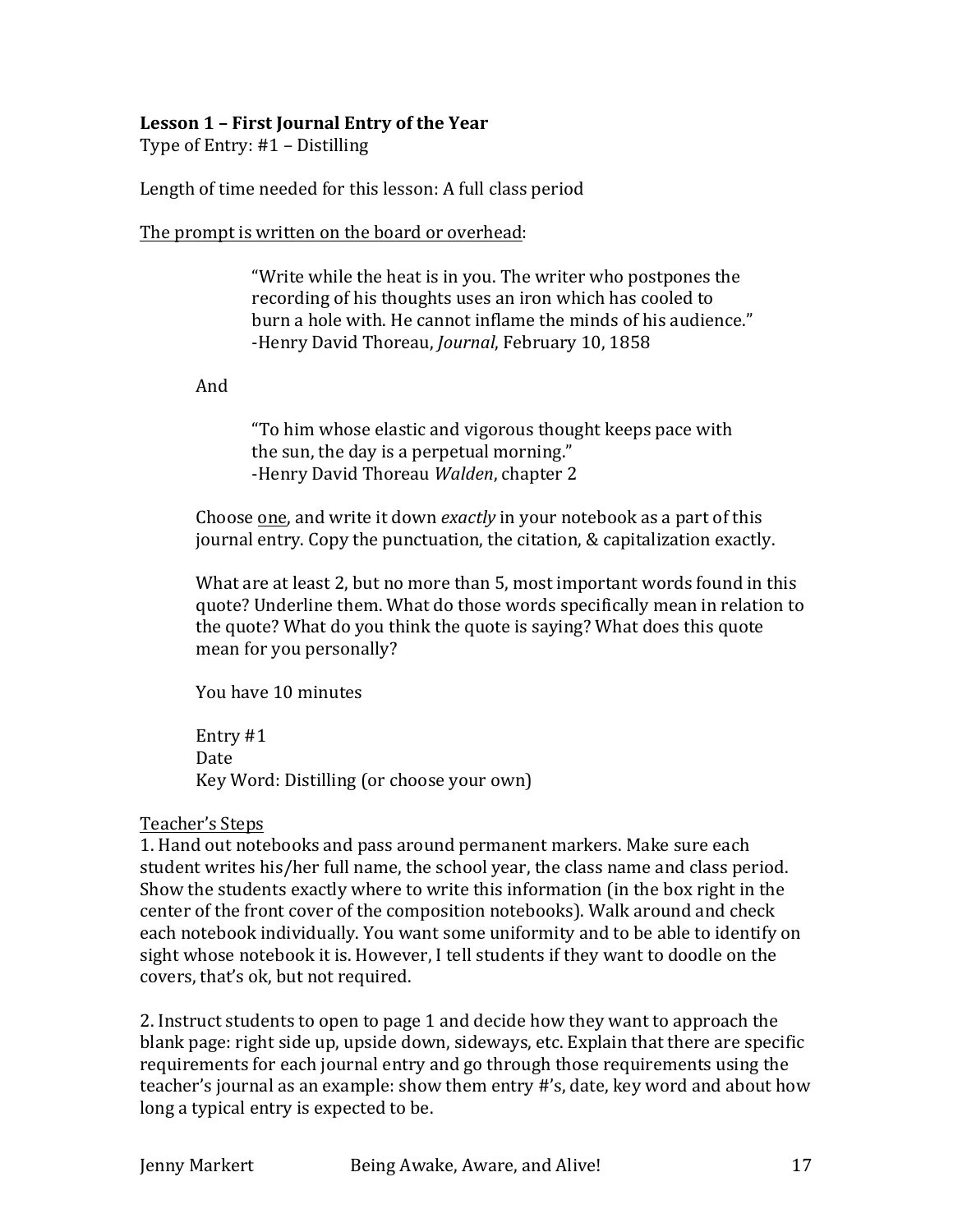3. Talk to students about other journaling requirements, how often journaling will take place, what their options are as far as what to write. You may briefly go over the 12 types of journal entries at this time, or tell students you will go over the types of entries as you introduce each kind individually.

4. Tell students how you will be assessing their journals: whether you will be reading them or not, and if not, how to request a reading of a specific journal entry if a student would like an entry to be read by the teacher. Tell them how often and when you will be assessing the journals. Ask them if they have any questions about this assessment process.

5. Have students read the two quotes on the board and pick the one they prefer and copy it exactly into their journals as a part of entry #1. Make sure they know they should copy the quote exactly, word for word, including all punctuation marks. Tell them they also need to get the citation written correctly. Explain what a citation is, if students need clarification.

6. Next, have students read the quote they wrote in their journals again quietly to themselves. Have them underline the  $2, 3, 4$ , or at most  $5$  words in the quote they feel are most important to the meaning of the quote. Have them take a few minutes to explain in their journals what they think the quote means based on the words they underlined as significant. Next, have them explain what they think Thoreau's advice is to them in their own words (do this in the journal, in writing).

7. Give students 6 minutes to write on the prompt. Tell them they have six minutes and watch the time carefully. When they are done writing, ask two students to read one of the two quotes aloud for the class. Ask students to raise their hand if they chose to write down the first quote, and ask those with their hand up why they chose that quote. Then do the same for the second quote. Discuss the quotes with as much time as you can allot to this.

8. Talk to students about how journaling is a way to "capture the heat while it's in you" and to create "elastic and vigorous thoughts." Tell the students a little bit about Henry David Thoreau and how he journaled and used his journal to write books and lectures. Tell students they will be hearing and reading a lot from Thoreau when they are writing in their journals.

9. Explain putting away or the "packing up" of the journals. Where they go, how to get them to where they go, and who (if anyone) is responsible for the notebooks for that table (or small group). Then let the students pack up the journals until next time.

10. Ask the class if there are any questions about journaling, about Thoreau, about his quotes, or about the journal requirements or assessments.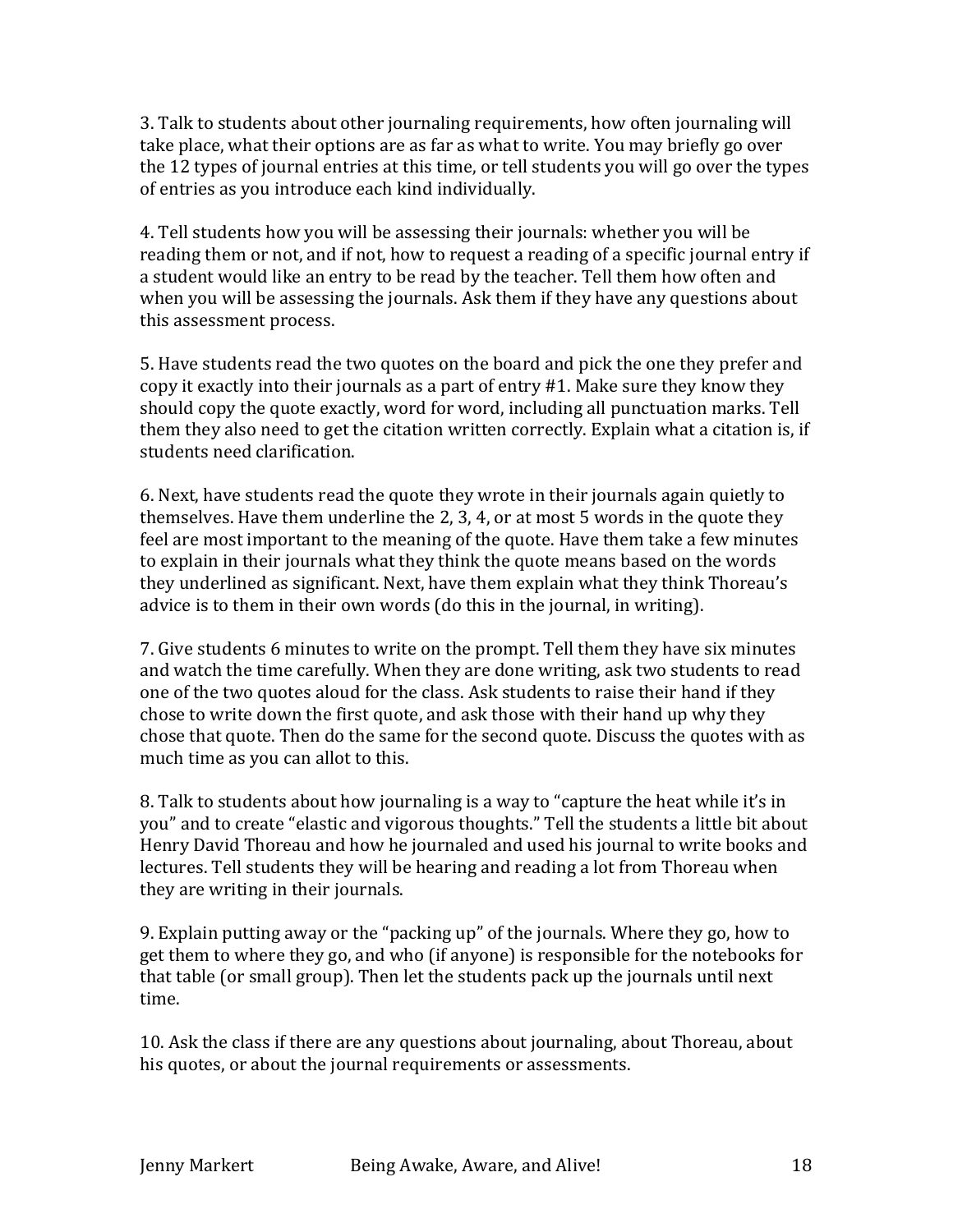## Lesson 2 - Beginnings

Type of Entry: #2 – Contexts

Length of time needed for this lesson: 15 minutes

The prompt is written on the board or overhead:

"Letter to a young Poet

You are so young, so before all beginning, and I want to beg you, as much as I can, to be patient toward all that is unsolved in your heart and to try to love the questions themselves—like locked rooms and like books that are written in a very foreign tongue. Do not now seek the answers, which cannot be given to you because you would not be able to live them. The point is, to live everything. Live the questions now. Perhaps you will then gradually without noticing it, live along some distant day into the answer." -Maria Ranier Rilke

You may choose to copy down the quote, or parts of it, but it is not mandatory. Read it carefully, though, and think about it for a minute before you go to the questions below. Choose any or all the questions to answer in your journal. You have 15 minutes.

How do you feel about beginning this class, this school? What are your fears? What are your hopes in going through it? What makes you curious? What questions do you have right now?

What makes you excited about this beginning? What makes you nervous? How do you feel about beginning something, in general? Recall a time you began something and it failed miserably. Why did it fail? What did you learn from the experience? What did you learn about yourself? How would you approach the beginning differently if you could do it over? Recall a beginning to something you experienced that went perfectly. Why did it work? What feelings do you have now, thinking back to that beginning?

Entry #2 Date Key Word: Beginnings, or Questioning (or choose your own)

#### Teacher's steps

1. Write the prompt on the board or overhead. Make sure to include the entry # and the date. Set a timer for 15 minutes.

2. Write for the allotted time, and if you have time, ask for any responses. If not work to incorporate beginnings to the rest of your lesson on this day.

Jenny Markert Being Awake, Aware, and Alive!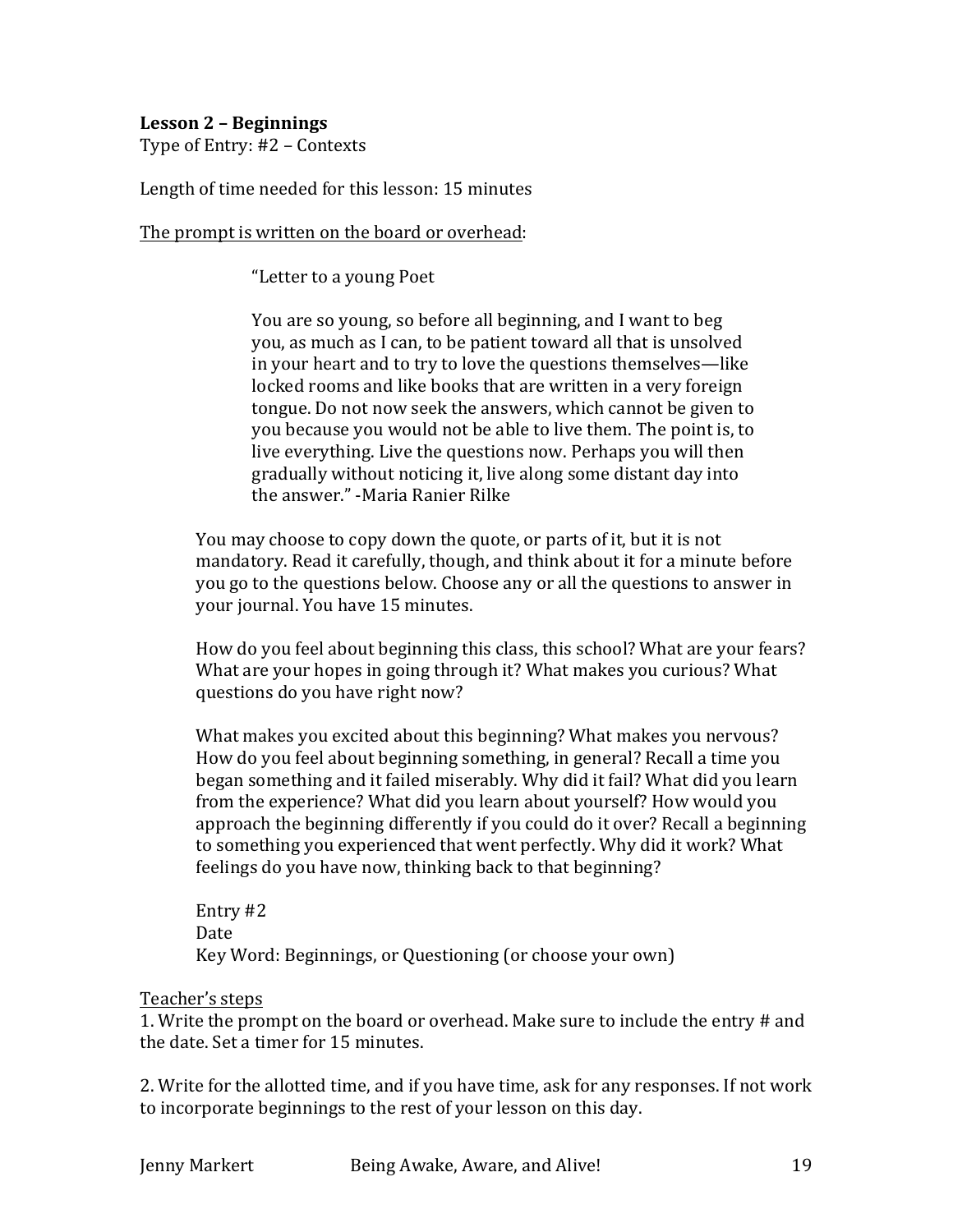## Lesson 3 - My Backyard

Type of Entry: #3 - Close Examination

Length of time needed for this lesson: 15 minutes

#### Teacher's Steps

1. Bring in as many items as you think you will need (I bring 14, two for each table) from your backyard. Place one or more items on each table, or one item per student, before or as they are entering the classroom. (I bring two of each of these: a pine cone, an acorn, a hydrangea flower, a marigold flower, a beet, the flowering head of an onion, a post-peak daylily flower, a maple leaf.)

2. Set a timer for 4 minutes and tell student they have that amount of time to observe and take notes about the items at their table. Make sure you have the  $\mu$  iournal entry  $\#$  and date written on the board. They are allowed to touch the items, pick them up, and smell them, but they have to allow for others at their table to do the same. If they need a number, tell them 20 bullet points with details, per item. That will get them going.

3. When the 4 minutes are finished, have them stop.

#### The prompt is written on the board or overhead:

Look over your list of details about the items you observed. What assertions can you make about the items you observed? What do these items, collectively, say about my backyard? About my neighborhood? About me? How correct do you think your assertions are based upon what you observed? What further questions arise from your observations?

You have 4 minutes to address this prompt.

Your homework tonight is to find something from your backyard that you can bring in to school. It needs to be small enough to fit nicely on the table and interesting enough to spend time observing. We will use it for tomorrow's journal.

Entry #3 Date Key Word: Close Looking (or choose your own)

#### Teacher's steps (continued)

4. Set the timer for 4 minutes, finish addressing the prompt.

5. Ask students to volunteer some observations and assertions. Talk about the power of observation, and the cautions of making too strong assertions without enough information. Talk about the importance of being curious, and really looking at something. Give this discussion 5 minutes if you can. If not, wait until tomorrow's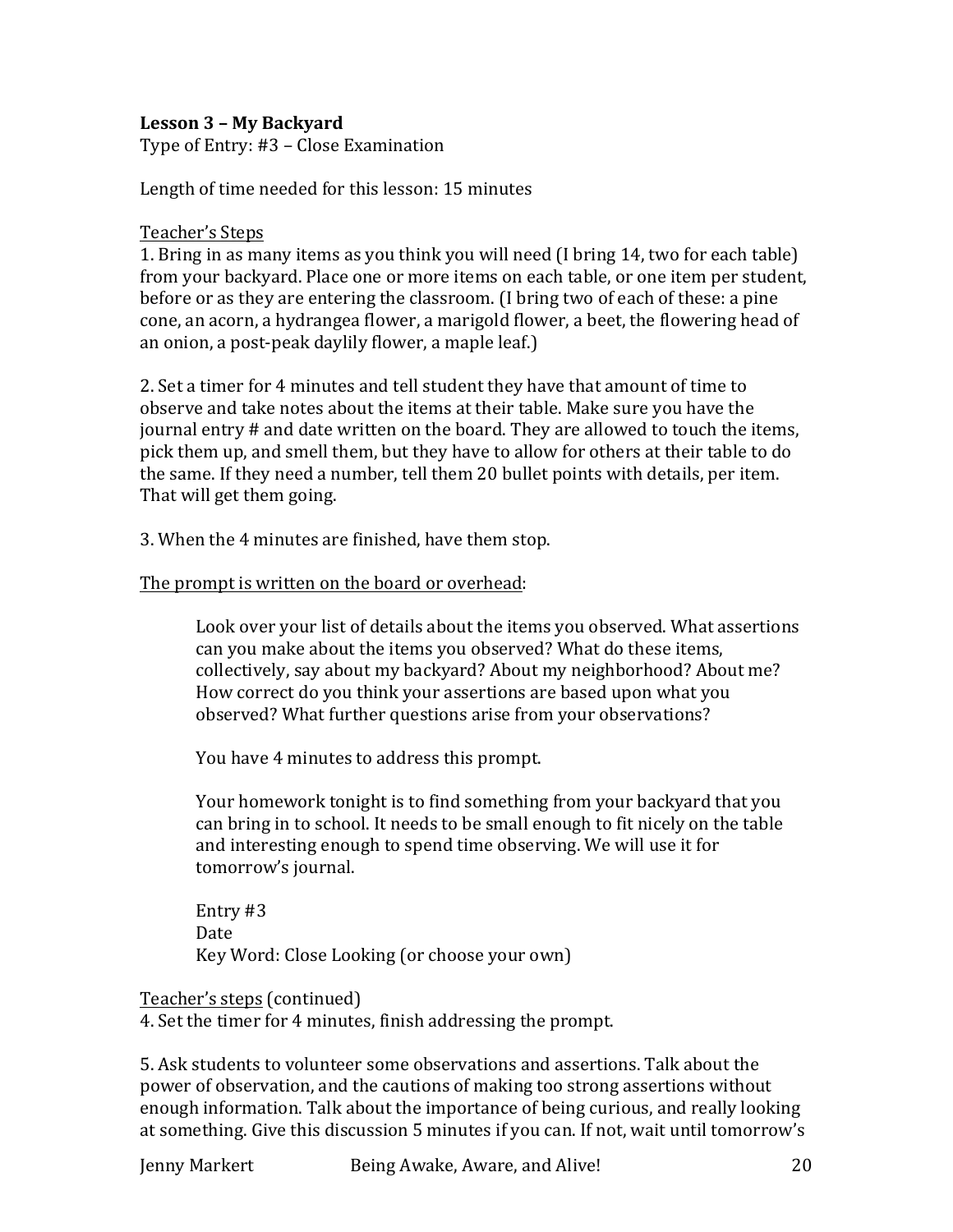journaling time when you do the same exercise, but with the items the students bring in from their back yard. Or split the time between the two days.

5. Here's a quote from Thoreau that you could use with tomorrow's journal entry:

"All this is perfectly distinct to an observant eye, and yet could easily pass unnoticed by most." -Henry David Thoreau, "Walking"

7. A possible entry for the Word Section of the journal:

Assertion: noun a confident and forceful statement of fact or belief: [with clause] : his **assertion that** his father had deserted the family. • the action of stating something or exercising authority confidently and forcefully: *the assertion of his legal rights*.

8. This type of entry works well with historical items also. When teaching about the 1920s or 1950s, for example, bring in articles of clothing from those eras, or photographs—include hairstyles, food samples from a region, old newspaper or magazine ads or articles.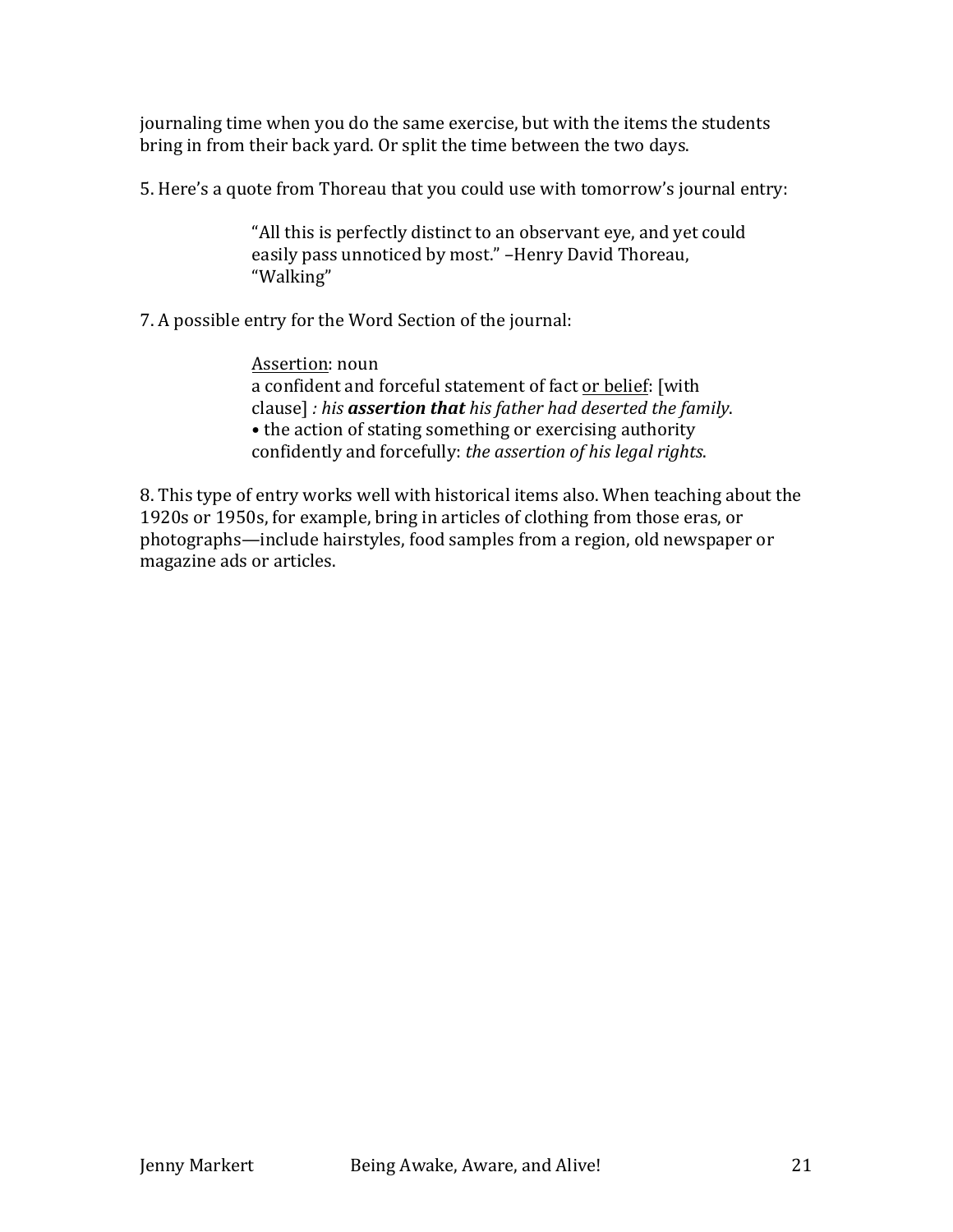#### Lesson 4 - Ice Books

Type of Entry: #4 – Mirrors

Length of time needed for this lesson: 15-20 minutes

#### Teacher's steps

1. Visit the *Orion* website and learn about Basia Irland and her amazing books of ice and what she does with them and rivers. You may want to show the video of the story, which is 4:17 long. Or you may want to show a few pictures of the ice books and talk about them. Or maybe just show one picture of one ice book without any commentary except the prompt. The article can be found in the March/April 2013 issue of the magazine.

#### https://orionmagazine.org/article/books-of-ice/

# https://vimeo.com/59928892